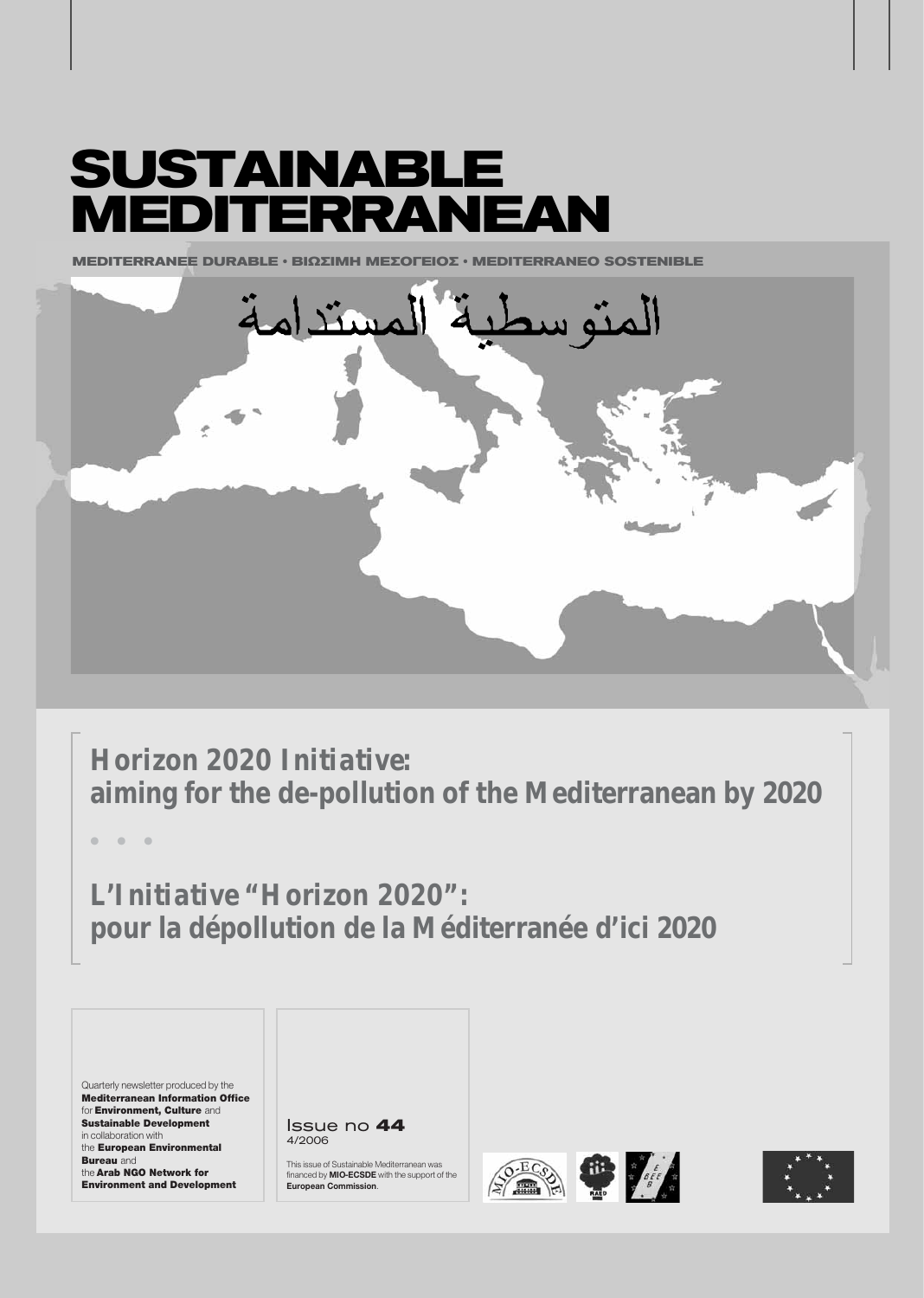The 3rd Euro-Mediterranean Ministerial Conference on the Environment took place in Cairo on 20<br>November 2006 This was the first Euroisterial Conference on the Environment took place in Cairo on 20 November 2006. This was the first Euro-Med environment ministerial held outside the EU. The Conference was dedicated to the **Horizon 2020 Initiative** for the de-pollution of the Mediterranean by the year 2020 that was endorsed by the

leaders of Euro-Mediterranean (Euro-Med) countries at the 10th Anniversary Euro-Med Summit in Barcelona last year. It was co-chaired by the Finnish Presidency of the EU and the Government of Egypt. A ministerial *Declaration* including the *timetable* of actions for Horizon 2020 was adopted by consensus.

The Commission is building a coalition of partners to implement the initiative. It is a key pillar of the European Commission strategy for the region outlined in a Commission Communication establishing an environmental strategy for the Mediterranean.The key aims of the Strategy are to:

- Reduce pollution levels across the region
- Promote sustainable use of the sea and its coastline ■ Encourage neighbouring countries to cooperate on
- environmental issues ■ Assist partner countries in developing effective institutions and policies to protect the environment
- Involve NGOs and the public in environmental decisions affecting them.

Regional NGOs have contributed to the design and formulation of this process as has been described in earlier issues of *Sustainable Mediterranean*, which is why most Mediterranean environmental NGO concerns were reflected already in the draft version of the ministerial *Declaration* and its Horizon 2020 *timetable*.At the Mediterranean NGO Meeting on *"Improving environmental cooperation after*

*Barcelona+10"*, co-organised by MIO-ECSDE, RAED and AOYE with the support of UNEP/MAP, the Finnish Presidency of the EU and the European Commission, NGOs were empowered to finalise the statements that were presented to the Conference of EuroMed Ministers for the Environment the next day in Cairo and to the meeting of the Ministers of Foreign Affairs, a week later in Tampere, Finland. In parallel and in synergy with the NGOs the *Circle of Mediterranean Parliamentarians for Sustainable Development (COMPSUD)* dedicated their annual meeting to formally addressing the EuroMed Ministers of Environment and Foreign Affairs and defining how they too can contribute effectively.

This issue of *Sustainable Mediterranean* provides a "snapshot" of all these very critical for the region processes, contributions and political documents.

|                                                                                                                                                                                                        | <b>CONTENTS</b>                                                                                                                       |  |
|--------------------------------------------------------------------------------------------------------------------------------------------------------------------------------------------------------|---------------------------------------------------------------------------------------------------------------------------------------|--|
| <b>ESTABLISHING AN ENVIRONMENT STRATEGY</b><br><b>FOR THE MEDITERRANEAN</b>                                                                                                                            | Declaration of the 5th A<br>3                                                                                                         |  |
| CAIRO DECLARATION OF THE EURO-MEDITERRANEAN<br>MINISTERIAL CONFERENCE ON THE ENVIRONMENT                                                                                                               | Résolution de la 5eme A<br><b>COMPSUD</b><br>5                                                                                        |  |
| <b>DECLARATION DU CAIRE POUR LA CONFERENCE</b><br>MINISTERIELLE EURO-MEDITERRANEENNE SUR<br><b>L'ENVIRONNEMENT</b>                                                                                     | Declaration of the 5th R<br><b>NGOs and other Stakeh</b><br><b>Mediterranean Environn</b><br>$\overline{7}$<br>Development of the Rec |  |
| ■ HORIZON 2020 - Timetable for the first phase (2007-2013)<br>10<br>STAKEHOLDER INVOLVEMENT IN THE PROCESS LEADING TO<br>THE 3rd EURO-MEDITERRANEAN MINISTERIAL CONFERENCE<br>ON THE ENVIRONMENT<br>12 | Déclaration du 5eme Dia<br>et autres Parties Prenar<br>Méditerranéen et les Pe<br>dans la Région                                      |  |
| <b>MED NGO Statement</b><br>14                                                                                                                                                                         | <b>MISCELLANEOUS MED</b>                                                                                                              |  |
| Déclaration des ONG Méditerranéennes<br>15                                                                                                                                                             | THE 11th AGM OF MIO                                                                                                                   |  |
| <b>5th meeting of the Circle of Mediterranean Parliamentarians</b><br>for Sustainable Development (COMPSUD 5) and the 5th Regional<br>Dialogue of Parliamentarians, NGOs and other Stakeholders on     | <b>I</b> MEDITERRANEAN FOG<br>■ "KEEP THE MEDITERF                                                                                    |  |
| the protection of the Mediterranean Environment and Prospects<br>for the Sustainable Development of the Region<br>17                                                                                   | OUTCOMES OF THE M                                                                                                                     |  |

- **nnual General Assembly of COMPSUD 18**
- **Assemblée Générale Annuelle du COMPSUD** 19 **egional Dialogue of Parliamentarians,** olders on the Protection of the **nent and Prospects for the Sustainable Development of the Region 19** ■ **Déclaration du 5eme Dialogue Régional des Parlementaires, ONG et autres Parties Prenantes sur la Protection de l'Environnement Merspectives de Développement Durable dans la Région 20 ITERRANEAN NEWS 18** ■ THE 11th AGM OF MIO-ESCDE 22 OD EDUCATIONAL PROJECT 22 RANFAN LITTER-FREE" CAMPAIGN 22 AARRAKECH EUROMED CIVIL FORUM 23

**The views and opinions expressed in Sustainable Mediterranean by individual contributors do not necessarily reflect those of MIO-ECSDE or those of our sponsors.**

**EDITORIAL**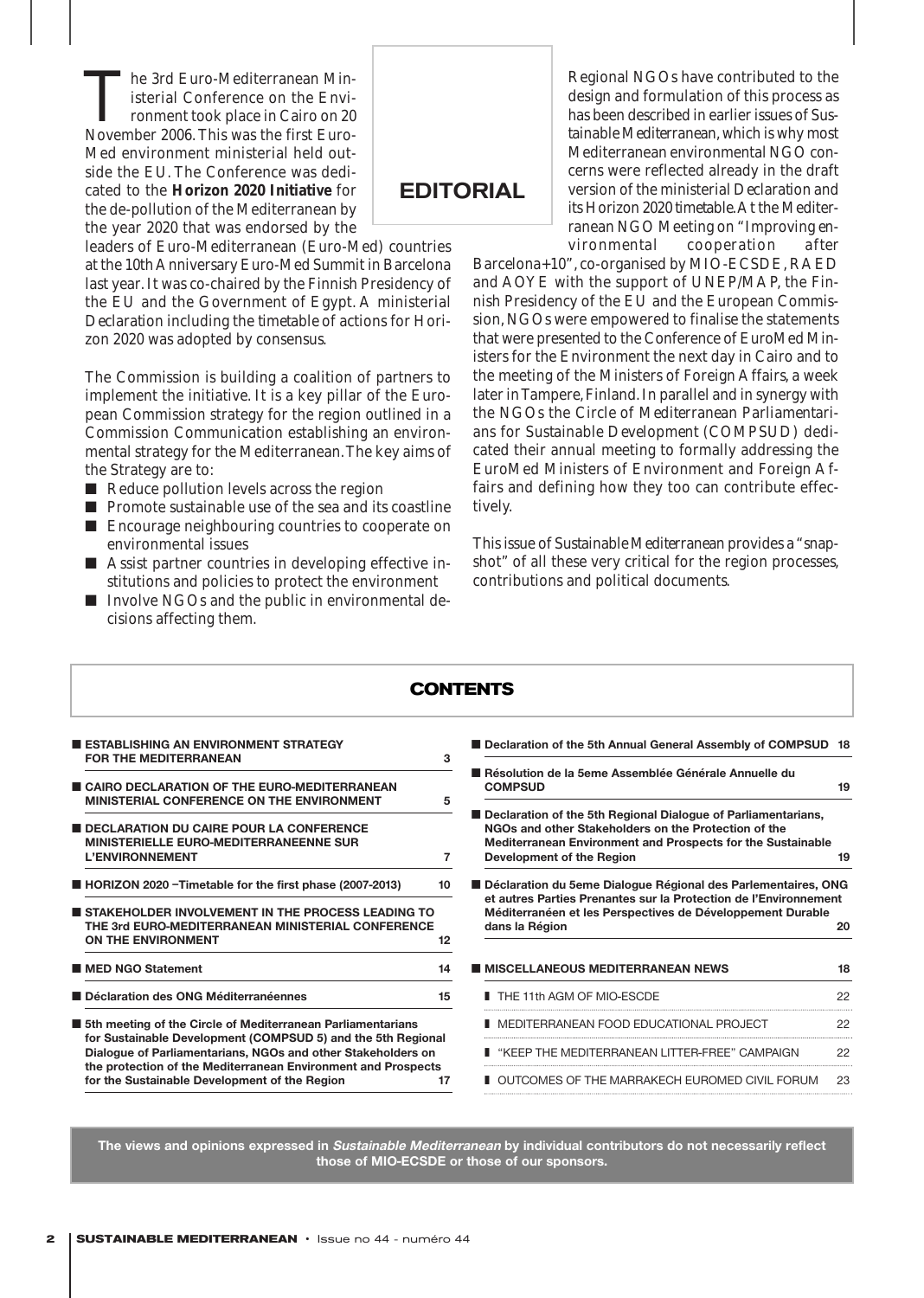

*(excerpt from the Communication from the Commission to the Council and the European Parliament: "Establishing an Environment Strategy for the Mediterranean", Brussels, 5.9.2006, COM(2006) 475 final)*

The Mediterranean is the largest European sea, uniting the people of the countries that share its waters. Their well-being depends upon the health of its environment. But despite nearly thirty years of international efforts to protect this unique ecosystem, it remains fragile and continues to deteriorate as environment pressures increase. On current projections, 50% of the Mediterranean coastline could have been built on by 2025<sup>1</sup>, just one illustration of the magnitudes of these pressures.Recent studies<sup>2</sup> have begun to quantify the cost of degradation of the environment in several countries<sup>3</sup>. Environmental degradation in Egypt was estimated to cost between 2.7 and 5.1 billion per year (or 3.2-6.4% of GDP), 1.5 billion per year (or 3.6% of GDP) in Algeria and 1.2 billion per year (or 3.7% of GDP) in Morocco<sup>4</sup>. Clearly, if the health of the region's people,and their economic and social development, are to be protected, inaction is not an option. Mediterranean countries must act now to safeguard their environment and properly manage their natural resources to the extent possible.

Over the last thirty years, numerous longstanding initiatives and organisations have identified the causes of the problems and developed strategies and actions for their solution. However, these strategies often remain unimplemented. Apart from the oft-cited problems of limited financial resources, one of the principal reasons for this inaction is low political priority given to the environment, *inter alia* translating into insufficient integration between environmental, economic and social dimensions of sustainable development. A lack of inclusive environmental governance and limited public awareness of environment issues aggravate the situation. Furthermore, poor cooperation between the various actors from local to international has diluted the effectiveness of international assistance.

As no single country can be held responsible for the deterioration of the Mediterranean environment, no single country can protect it by acting alone. As a major regional player the European Union (EU) must play its role in protecting this common heritage but its limited resources mean that it cannot act alone. With the region's needs far exceeding the capacity and means to deal with them the Commission will need to concentrate its efforts and limited resources in those areas where it has clear added value and so should develop a realistic strategic approach to environment cooperation in the Mediterranean. Each of our partners in the international organisations, the donor community and, above all, the various actors and countries of both sides of the Mediterranean will need to make significant additional, and coordinated, efforts if the goal of a cleaner and healthier Mediterranean is to be achieved.

Success will ultimately depend on widespread political support translated into a clear determination to deploy the necessary resources to the task. Countries bordering the Mediterranean can be grouped according to their political relationship to the EU. Current and potential EU Member States are making their most significant contribution to protecting the Mediterranean through alignment with EU environment policies and legislation and their effective application.The EU strategy for them is well defined and therefore the focus of this strategy will be those partner countries<sup>5</sup> in the group covered by the European Neighbourhood Policy (ENP)<sup>6</sup>.

In November 2005, at the 10th Anniversary Euro-Mediterranean Summit, the leaders of the partnership renewed their commitment to the process and refocused activities with the joint adoption of a five year work programme7 .All countries of the region committed to increase efforts to substantially reduce pollution of the Mediterranean Sea by 2020 in what has become known as the 'Horizon 2020' initiative and called for the development of a feasible timetable to achieve this.

<sup>1</sup> A sustainable future for the Mediterranean – The Blue Plan's Environment and Development outlook

<sup>2</sup> http://www.metap.org/main.php?id\_menu=12

<sup>3</sup> Algeria, Egypt, Jordan, Lebanon, Morocco, Syria, and Tunisia

<sup>4</sup> Another example of the costs of environmental degradation are the figures from the European Forest Fire Information System (EFFIS) of the EC which show average losses of about 600,000 ha of forested areas in the EU Mediterranean region every year, with estimated costs of nearly 2 billion per year.

<sup>5</sup> Algeria, Egypt, Israel, Jordan, Lebanon, Libya, Morocco, Palestinian Authority, Syria and Tunisia

<sup>6</sup> http://ec.europa.eu/world/enp/index\_en.htm

<sup>7 &</sup>quot;Tenth Anniversary of the Euro-Mediterranean Partnership:A work Programme to meet the challenges of the next five years" COM (2005) 139 final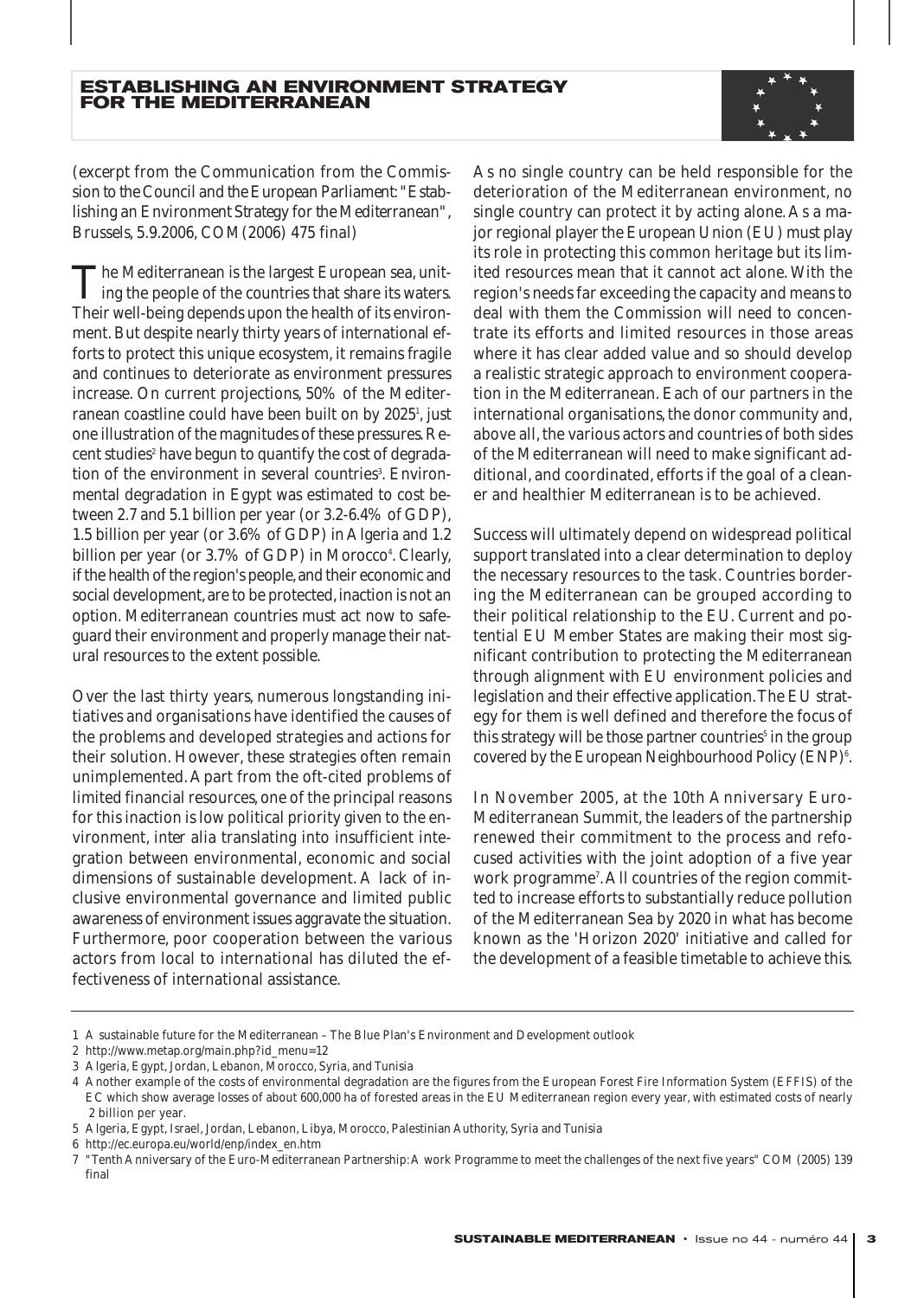

Following broad discussion<sup>8</sup> with relevant actors concerning Horizon 2020, the Commission has prepared this Communication with the aim to:

- Outline the Horizon 2020 initiative and make a first proposal, to be discussed with partners, for the feasible depollution timetable as an important step to fulfilling the political commitment taken in Barcelona.
- Outline how, in parallel to the Horizon 2020 initiative, the Commission can contribute to the protection and recovery of the Mediterranean through its broader cooperation,and how the Commission will seek to improve co-ordination with partner countries and other actors. The approach will support the broader EU Maritime Policy<sup>9</sup> (and its environmental pillar the EU Marine Strategy<sup>10</sup>) that is being developed.

With pollution free to move across the region there is clear interdependence between the countries bordering the Mediterranean Sea. Pollution from third countries has a direct impact on the EU and equally our pollution hurts our neighbours. Likewise, natural resources like water, air, soils and biodiversity are connected in complex ecosystems and through movements of goods, people and services; they thus have innumerable interdependencies warranting integrated and coordinated action.The Mediterranean can only be protected with a coherent, functioning region-wide system of environmental protection and recovery. Through its environment cooperation with partner countries the European Commission stands ready to work towards this goal.

The **basic aims** of the Commission's environment co-

operation with the Mediterranean countries are:

- $\Box$  To assist partner countries to develop functioning environment institutions and a sound, effectively enforced environment policy and legal framework that enables integration of environmental concerns into sectoral policies.
- ❒ To achieve measurably reduced levels of pollution, consistently applied across the region, leading to corresponding health benefits and in addition to reduce the impacts of uncontrolled activity on our natural environment.
- ❒ To promote preparedness of the environment administrations to address both emergency situations as well as punctual and long-term environment issues.
- ❒ To promote a more sustainable (economically efficient, socially appropriate and environmentally viable) use of the land and sea areas in the Mediterranean region.
- $\Box$  To promote a strengthened civil society, in which the public has access to environmental information, participates in environmental decision making and environmental awareness is enhanced.
- ❒ To encourage regional cooperation amongst partner countries to support these aims.

Achieving these goals will not only protect the environment *per se*, but contribute to long-term economic growth in the region.

*The full text of the Communication in various languages,including Arabic, is available at: http://ec.europa.eu/environment/enlarg/med/index.htm*

*A cornerstone of the approach is the Barcelona Convention and its Protocols that provide the legal basis for the multilateral co-operation aiming at protecting the environment and fostering sustainable development in the Mediterranean Basin through the work of the Mediterranean Action Plan (MAP). The Mediterranean Commission for Sustainable Development (MCSD) is an Advisory Forum consisting of representatives of the contracting parties to the Barcelona Convention, local/regional organisations, private enterprises and NGOs. Under its auspices was developed the Mediterranean Strategy for Sustainable Development (MSSD). The European Commission and the MAP Secretariat have signed an administrative agreement concerning a joint work programme, to reinforce collaboration on key areas of mutual concern (http://ec.europa.eu/environment/enlarg/pdf/map\_joint\_wo rk\_prog.pdf).*

<sup>8</sup> This 'discussion' included *inter alia* a high level meeting on 19 December 2005 in Barcelona involving the national authorities, local and regional administrations, international organizations and IFIs, and representatives from NGOs and the business community, as well as an informal internet consultation on the Commission's Web page at http://ec.europa.eu/environment/enlarg/med/horizon\_2020\_en.htm

<sup>9</sup> Green Paper on "Towards a future Maritime Policy for the Union: A European vision for the oceans and seas" of 7 June 2006, COM(2006) 275 final

<sup>10</sup>Communication from the Commission on the "Thematic Strategy on the Protection and Conservation of the Marine Environment" of 24 October 2005, COM(2005)504 final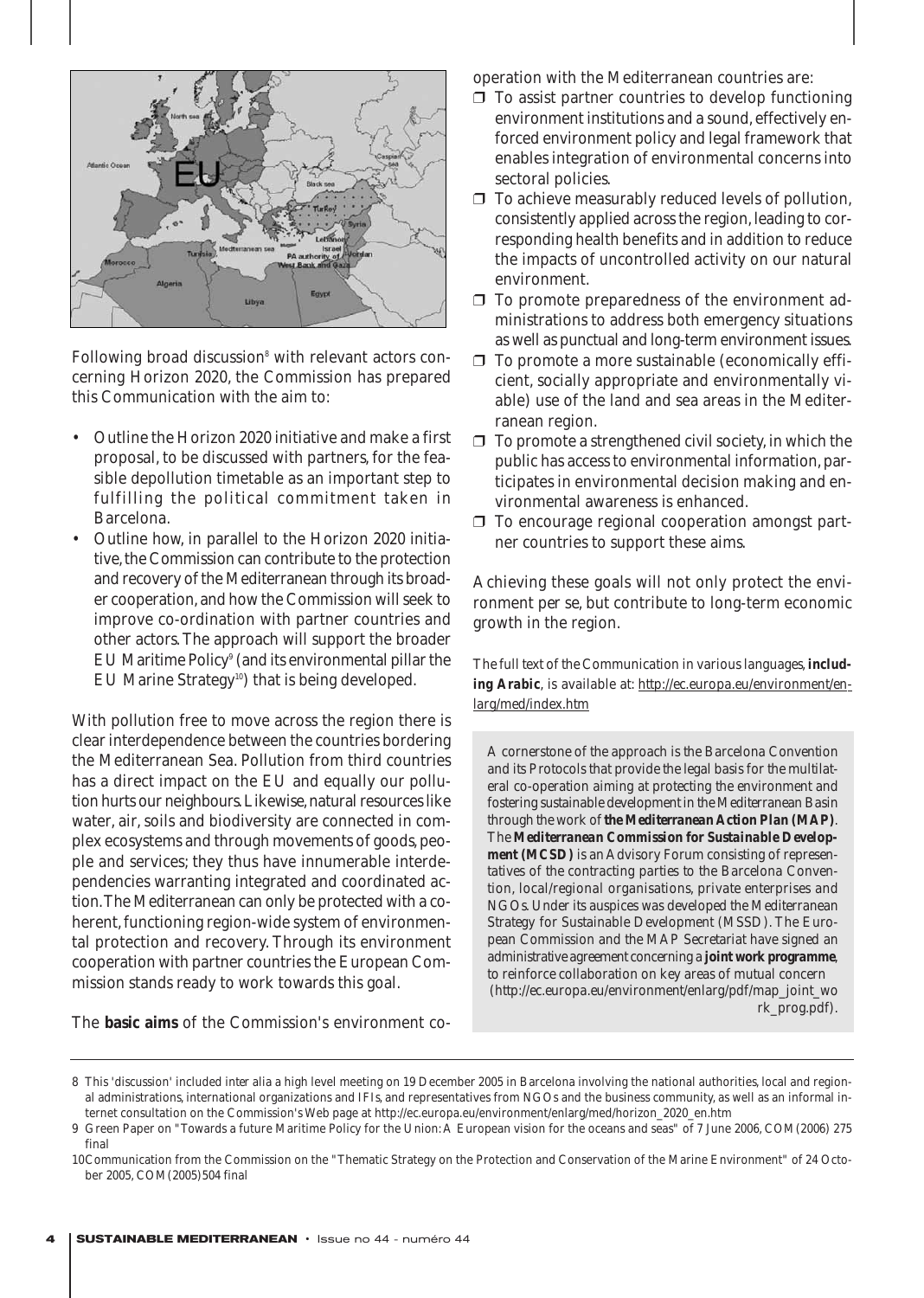# **CAIRO DECLARATION OF THE EURO-MEDITERRANEAN MINISTERIAL CONFERENCE ON THE ENVIRONMENT**

The Euro-Mediterranean Ministers of Environ-ment and other heads of delegation participating in the 3rd Euro-Mediterranean Ministerial Conference on the Environment held in Cairo on 20 November 2006:

**1.** Recall the overall objectives of the 1995 Barcelona Declaration establishing a comprehensive partnership among the participants – the Euro-Mediterranean Partnership - through strengthened political dialogue on a regular basis, the development of economic and financial cooperation and greater emphasis on the social, cultural and human dimension.

**2.** Recognise the negative effects of conflicts on the environment and sustainable development in the Mediterranean Region.

**3.** Acknowledge the achievements of the Short and Medium-term Priority Environmental Action Programme (SMAP) adopted at the 1st Euro-Mediterranean Ministerial Conference on the Environment held in Helsinki in 1997 and pay tribute to the promotion of regional environmental cooperation issues that occurred under its ten year period of operation.

**4.** Re-iterate their continued commitment to those principles and objectives of the declaration from the 2nd Euro-Mediterranean Ministerial Conference on the Environment held in Athens in 2002.

**5.** Re-affirm the necessity of achieving sustainable development at regional, national and local levels in line with the Millennium Development Goals and the targets agreed at the 2002 World Summit on Sustainable Development (WSSD) including the complementary Johannesburg Partnerships (the Type II Outcomes) for sustainable development.

**6.**Take note of the Arab initiative for sustainable development and its plan of implementation adopted by the Council of Environment Ministers (CAMRE) and submitted to the WSSD in Johannesburg.

**7.** Recognize the preparation by United Nation Environment Programme/the Mediterranean Action Plan (UNEP/MAP) of the Mediterranean Strategy for Sustainable Development (MSSD) which was en-

dorsed by the Contracting Parties to the Barcelona Convention and supported at the 10th Anniversary of the Euro-Mediterranean Partnership (Barcelona Summit) and commit to implement the MSSD in conjunction with national strategies for sustainable development.

**8.** Recall the entry into force in 2004 of the Convention for the Protection of the Marine Environment and the Coastal Region of the Mediterranean (the amended Barcelona Convention) and note that the MAP is a key regional mechanism for environmental cooperation and sustainable development in the Mediterranean region.

**9.** Welcome United Nations General Assembly resolution 58/211 that followed the proposal by Algeria to declare 2006 as International Year of deserts and desertification.

**10.** Recall the agreement at the 13th Ordinary Meeting of the contracting Parties to the Barcelona Convention for the Protection of the Mediterranean Sea against Pollution that cooperation with the European Community in its efforts to develop and implement the European Marine Strategy should be strengthened, both as individual sovereign States bordering a regional sea and as Parties to the Convention.

**11.** Welcome the results of the Euro-Mediterranean Water Directors Meeting held in Athens on 6-7 November 2006, in particular, concerning their readiness to contribute to the Horizon 2020 initiative and other cooperation activities concerning water issues.

**12.** Emphasise that the environmental needs of the region are beyond the means of any one country or organisation to deal with and require a regional approach and increased cooperation as well as all sources of finance to be fully mobilised and exploited.

**13.** Take into account the common responsibilities and differentiated capabilities between Euro-Mediterranean Partners towards achieving sustainable development in the region also considering the specificity of each partner country.

 $\rightarrow$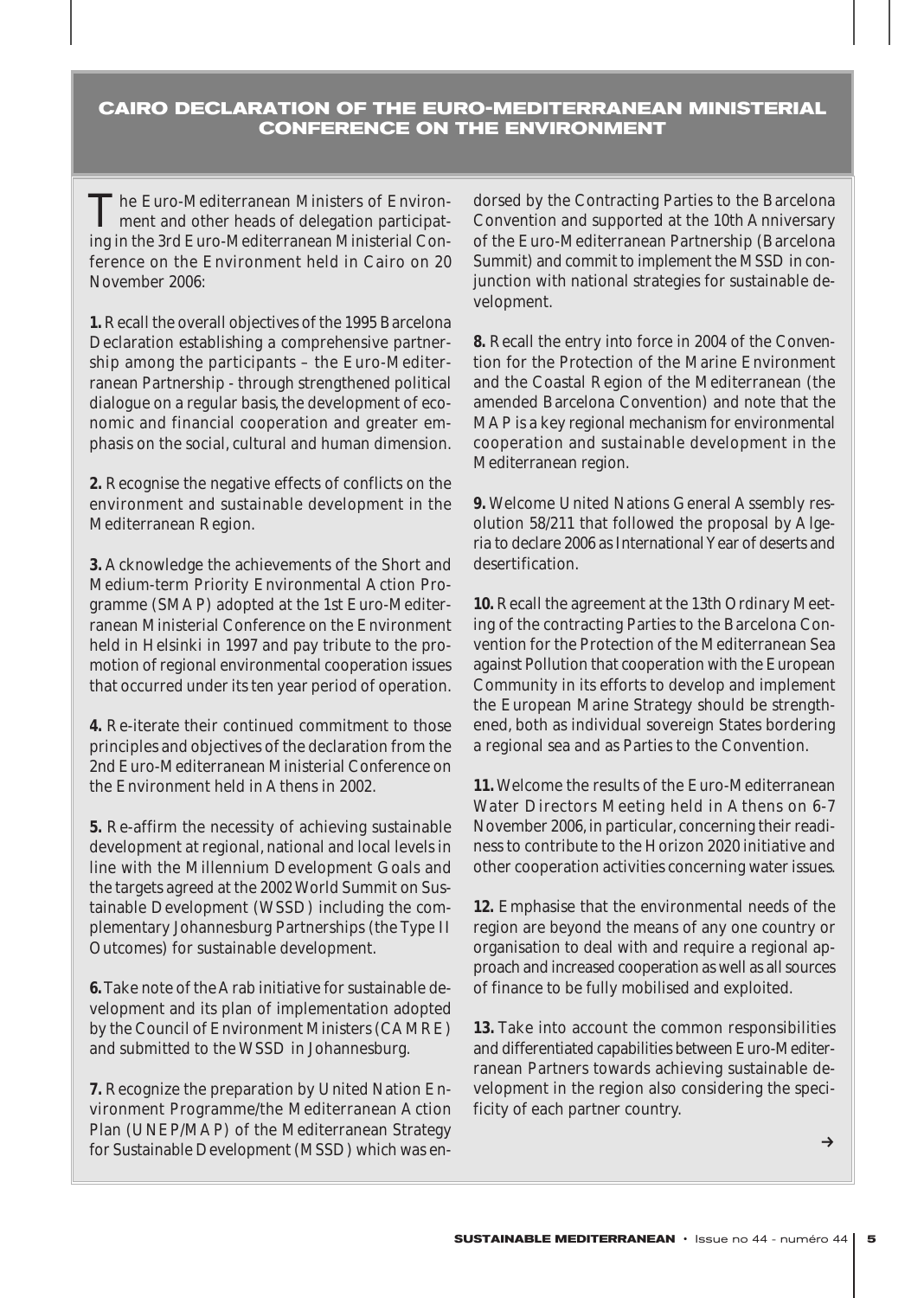**14.** Emphasise that the METAP 'cost of environmental degradation' studies demonstrate that environmental inaction is not an option.

**15.**Welcome the enhanced cooperation between the EU and the Mediterranean Partners and commit to work together through the implementing of the Association Agreements and the European Neighbourhood Policy Action Plans to promote sustainable development in the Mediterranean Region.

**16.** Welcome the European Commission's initiative to come forward with a Communication establishing an environment strategy for the Mediterranean that outlines the approach of the European Commission regarding its environmental cooperation in the region for the coming years across a range of sectors such as climate change, desertification and biodiversity.

**17.** Recall the outcome of the Barcelona Summit of 28 November 2005 including the agreed Five Year Work Programme for the Euro-Mediterranean Partnership and positively welcome the development of the Horizon 2020 as a concrete next step from the Summit.

**18.** To this end, the Euro-Mediterranean Ministers of Environment and other heads of delegation at the Cairo Ministerial Conference hereby:

- a.Endorse the timetable for the Horizon 2020 initiative for de-pollution of the Mediterranean Sea by 2020 attached to this declaration.
- b.Invite the European Commission to coordinate the partnership of the Horizon 2020 initiative through the establishment of an efficient institutional steering mechanism with key representatives from the Euro-Mediterranean governments and other partners to provide overall guidance, review, monitoring and effectively coordinate with other related initiatives in particular the MAP's Strategic Action Programme (SAP) to address pollution from land-based activities (SAP MED).

c. Agree to work to:

- i. Ensure the provision of appropriate financial resources and technical support to implement the timetable for de-pollution as called for at the Barcelona Summit.
- ii. Achieve the implementation of the timetable for de-pollution through, inter-alia, the implementation of the Barcelona Convention and its related Protocols and the MSSD in close coor-

dination with the UNEP/MAP as well as through strengthened synergies with other strategic regional initiatives and programmes such as the Mediterranean Component of the EU Water Initiative (MED EUWI), the Global Environment Facility (GEF) Strategic Partnership etc.

d. Undertake to:

- i. Review periodically the implementation of all relevant regional agreements and action plans.
- ii. Seek to ensure appropriate involvement of other governmental bodies, local and regional authorities, intergovernmental organisations, nongovernmental organisations, international financial institutions, bilateral donors, business sector and other relevant actors to meet the commitments of the initiative.
- iii. Take steps to develop national integrated environmental information systems to produce reliable, comparable and timely statistical data and information to support Horizon 2020 aims.

**19.** Call for the mobilisation on a predictable and sustainable basis of the necessary financial resources to support environmental protection and urge all actors on the national, regional, and international level to work together to maximise assistance and its impact as well as exploiting opportunities for technology transfer contributing to the achievement of Horizon 2020 and other components of the environmental strategy for the Mediterranean.

**20.** Recognise that the continuing cooperation between the World Bank and the European Investment Bank and within the context of the METAP will provide support to the Horizon 2020 initiative.

**21.** Welcome 'Environment 2007' the 5th International Conference & Exhibition organized by the Egyptian Ministry of State for Environmental Affairs to be hosted in Cairo from 21-23 May 2007, and urge all Euro-Med countries and their businesses to maximize their participation in this endeavour as a major public-private-partnership contribution to Horizon 2020.

**22.**Welcome the Conference on the Private Investor's contribution to Horizon 2020 to be hosted in Athens by October 2007 and urge banks, other financial institutions and CleanTech Venture Capital Funds to participate in this endeavour.

**23.**Welcome the major contribution to environmen-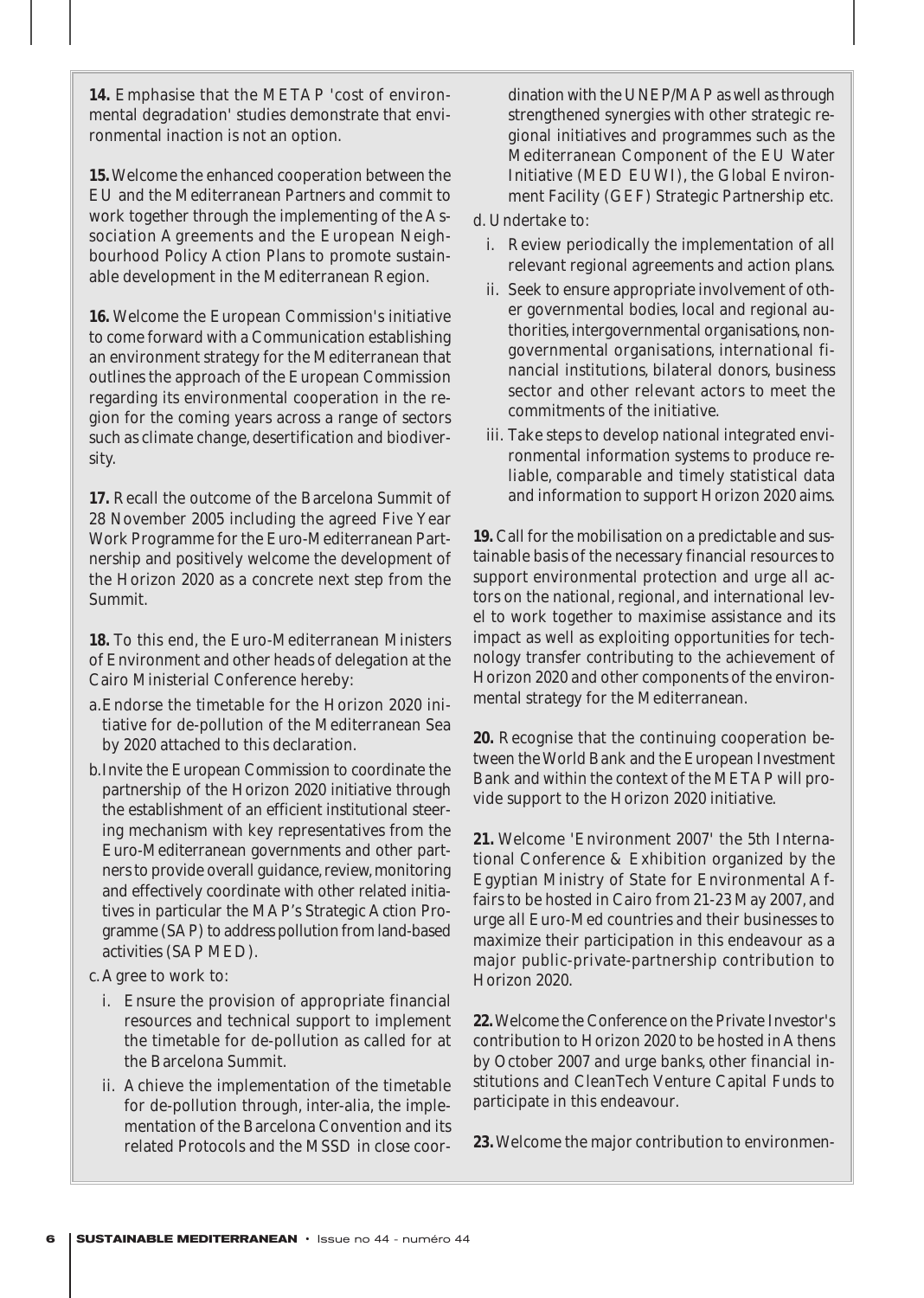tal protection of the Mediterranean Sea through the application of the environmental laws and policies of the European Union and the other Mediterranean countries and encourage initiatives by other actors such as the "European Principles for the Environment (EPE)", as appropriate.

**24.** Encourage the exchange of experience and best practices between the environmental conventions and sustainable development programmes dealing with the Mediterranean, the Baltic Sea and the Black Sea.

**25.** Underline that implementation of Integrated Coastal Zone Management (ICZM) is a suitable approach for sustainable resource management in marine and coastal areas.

**26.** Recommend that the Euro-Mediterranean Foreign Ministers at their forthcoming meeting in Tampere on 27-28 November 2006 underline the importance of integration of environmental concerns into other relevant sectors under the Barcelona Process in order to contribute to the development of sustainable production and consumption across the region.

**27.** The Euro-Mediterranean Ministers of Environment wish to express their appreciation to the government of the Arab Republic of Egypt for hosting the Third Euro-Mediterranean Ministerial Conference on Environment co-chaired with the Finnish Presidency of the EU and the European Commission and agree to meet again in 2009 to review progress.





# **DECLARATION DU CAIRE POUR LA CONFERENCE MINISTERIELLE EURO-MEDITERRANEENNE SUR L'ENVIRONNEMENT**

es ministres de l'environnement euro-méditerranéens et les autres chefs de délégation participant à la 3ème conférence ministérielle euro-méditerranéenne sur l'environnement, organisée au Caire le 20 novembre 2006:

**1.** rappellent les objectifs généraux de la déclaration de Barcelone de 1995 instituant un partenariat global entre les participants – le partenariat euro-méditerranéen – par un dialogue politique régulier et renforcé, le développement d'une coopération économique et financière, et une plus grande importance accordée à la dimension sociale, culturelle et humaine;

**2.** reconnaissent les effets négatifs des conflits sur l'environnement et le développement durable de la région méditerranéenne;

**3.** reconnaissent les réalisations du Programme d'ac-

tions prioritaires à court et moyen termes pour l'environnement (SMAP) adopté lors de la 1ère conférence ministérielle euro-méditerranéenne sur l'environnement, organisée à Helsinki en 1997, et saluent la promotion des questions de coopération environnementale régionale menée au cours des dix années écoulées depuis sa mise en oeuvre;

**4.** réitèrent leur engagement constant envers les principes et les objectifs de la déclaration de la 2ème conférence ministérielle euro-méditerranéenne sur l'environnement, organisée à Athènes en 2002;

**5.**réaffirment la nécessité de parvenir à un développement durable aux niveaux régional, national et local, conformément aux objectifs du millénaire pour le développement et aux objectifs convenus lors du sommet mondial sur le développement durable de 2002, notamment les partenariats complémentaires

 $\rightarrow$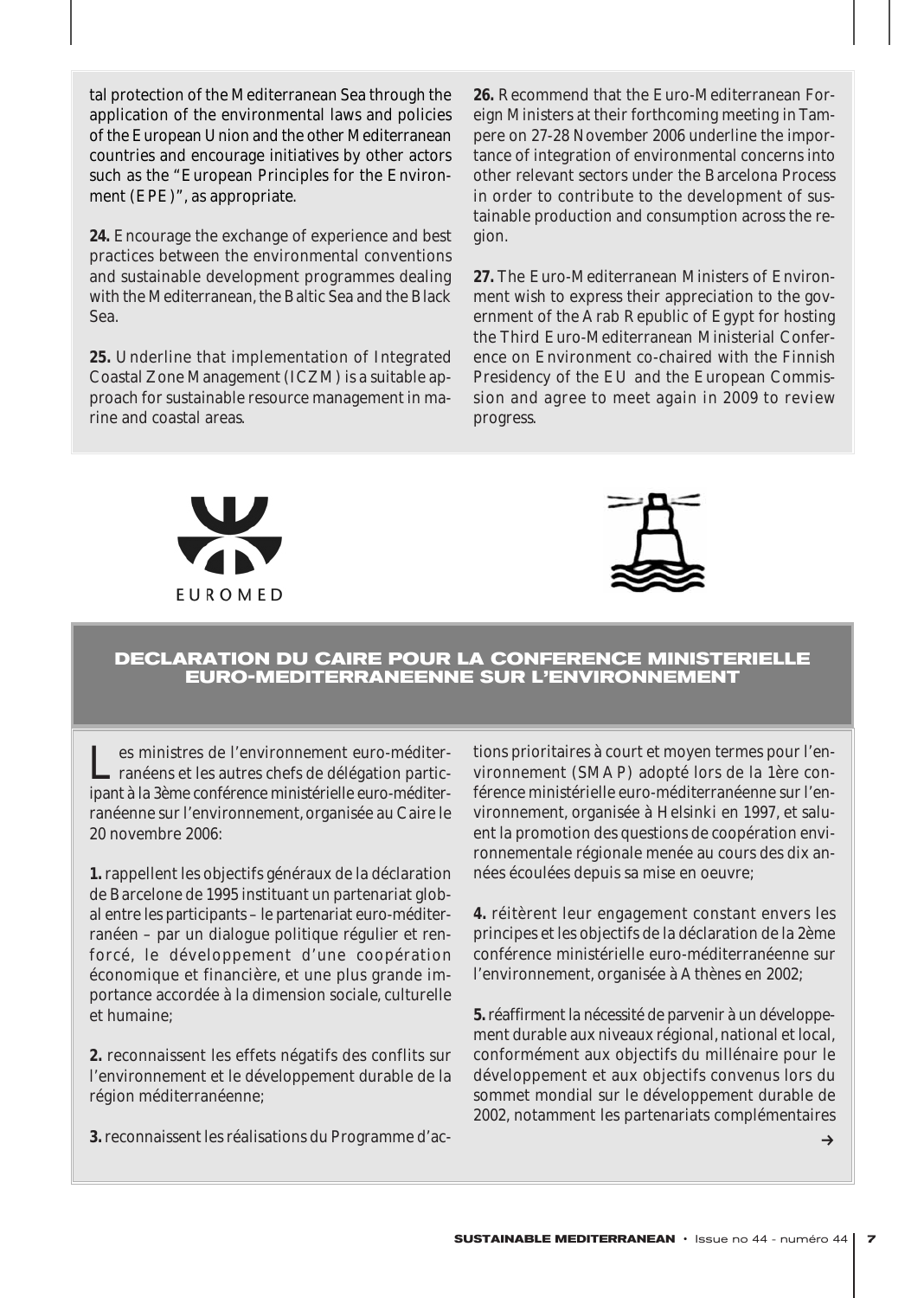de Johannesburg (les résultats de type II) en faveur du développement durable;

**6.** prennent note de l'initiative arabe pour le développement durable et de son plan de mise en oeuvre adopté par le conseil des ministres arabes chargés de l'environnement (CAMRE) et présenté lors du sommet mondial sur le développement durable de Johannesburg;

**7.** reconnaissent l'élaboration par le programme des Nations unies pour l'environnement et le plan d'action pour la Méditerranée (PNUE/PAM) de la stratégie méditerranéenne de développement durable (SMDD), approuvée par les parties contractantes à la convention de Barcelone et soutenue lors du 10ème anniversaire du partenariat euroméditerranéen (sommet de Barcelone), et s'engagent à associer la mise en oeuvre de la SMDD à celle de stratégies nationales en faveur du développement durable;

**8.** rappellent l'entrée en vigueur en 2004 de la convention sur la protection du milieu marin et du littoral méditerranéen (la convention de Barcelone dans sa version amendée), et constatent que le PAM et le programme d'assistance technique pour la protection de l'environnement méditerranéen (METAP) constituent des mécanismes régionaux essentiels pour une coopération environnementale et un développement durable dans la région méditerranéenne;

**9.** se réjouissent de la résolution 58/211 adoptée par l'Assemblée générale des Nations unies, à la suite de la proposition faite par l'Algérie de déclarer l'année 2006 «Année internationale des déserts et de la désertification»;

**10.** rappellent l'engagement qui a été pris, lors de la 13ème réunion ordinaire des parties contractantes à la convention de Barcelone pour la protection de la mer Méditerranée contre la pollution, de renforcer la coopération avec la Communauté européenne dans ses efforts visant à développer et mettre en oeuvre la stratégie européenne pour le milieu marin, à la fois en qualité d'États souverains bordant une mer régionale et en qualité de parties à la convention;

**11.** se réjouissent des résultats de la réunion des directeurs de l'eau euro-méditerranéens organisée à Athènes les 6-7 novembre 2006, en particulier en ce qui concerne leur disponibilité pour contribuer à l'initiative Horizon 2020 et autres activités de coopération dans le domaine de l'eau;

**12.** insistent sur le fait que les besoins environnementaux de la région dépassent les moyens pouvant être mis en place par un seul pays ou une seule organisation et qu'ils nécessitent une approche régionale et une coopération accrue, ainsi que la mobilisation et l'exploitation complètes de toutes les sources de financement;

**13.** tiennent compte des responsabilités communes et des capacités distinctes des différents partenaires euro-méditerranéens pour assurer le développement durable de la région, sans omettre la spécificité de chaque pays partenaire;

**14.** insistent sur le fait que les études menées par le METAP sur le coût de la dégradation de l'environnement démontrent que l'inaction n'est pas une option;

**15.** se réjouissent de la coopération renforcée entre l'UE et ses partenaires méditerranéens et s'engagent à travailler ensemble à travers la mise en oeuvre des Accords d'Association et des plans d'actions de la politique européenne de voisinage afin de promouvoir le développement durable dans la région méditerranéenne;

**16.**se réjouissent de l'initiative de la Commission européenne de proposer une Communication instituant une stratégie environnementale pour la Méditerranée, qui souligne l'approche adoptée par la Commission européenne pour sa coopération environnementale dans la région pour les prochaines années et dans plusieurs domaines, notamment le changement climatique, la désertification et la biodiversité;

**17.** rappellent les résultats du sommet de Barcelone tenu le 28 novembre 2005, notamment l'accord sur un programme de travail quinquennal pour le partenariat euroméditerranéen, et se réjouissent du lancement de l'initiative Horizon 2020, considérée comme une mesure concrète prise à l'issue du sommet.

**18.** À cette fin, les ministres de l'environnement euro-méditerranéens et les autres chefs de délégation présents à la conférence ministérielle du Caire déclarent par la présente qu'ils:

- a. approuvent le calendrier ci-joint élaboré pour l'initiative Horizon 2020 en faveur de la dépollution de la mer Méditerranée d'ici à 2020;
- b. invitent la Commission européenne à coordonner le partenariat de l'initiative Horizon 2020 par la création d'un mécanisme de pilotage institution-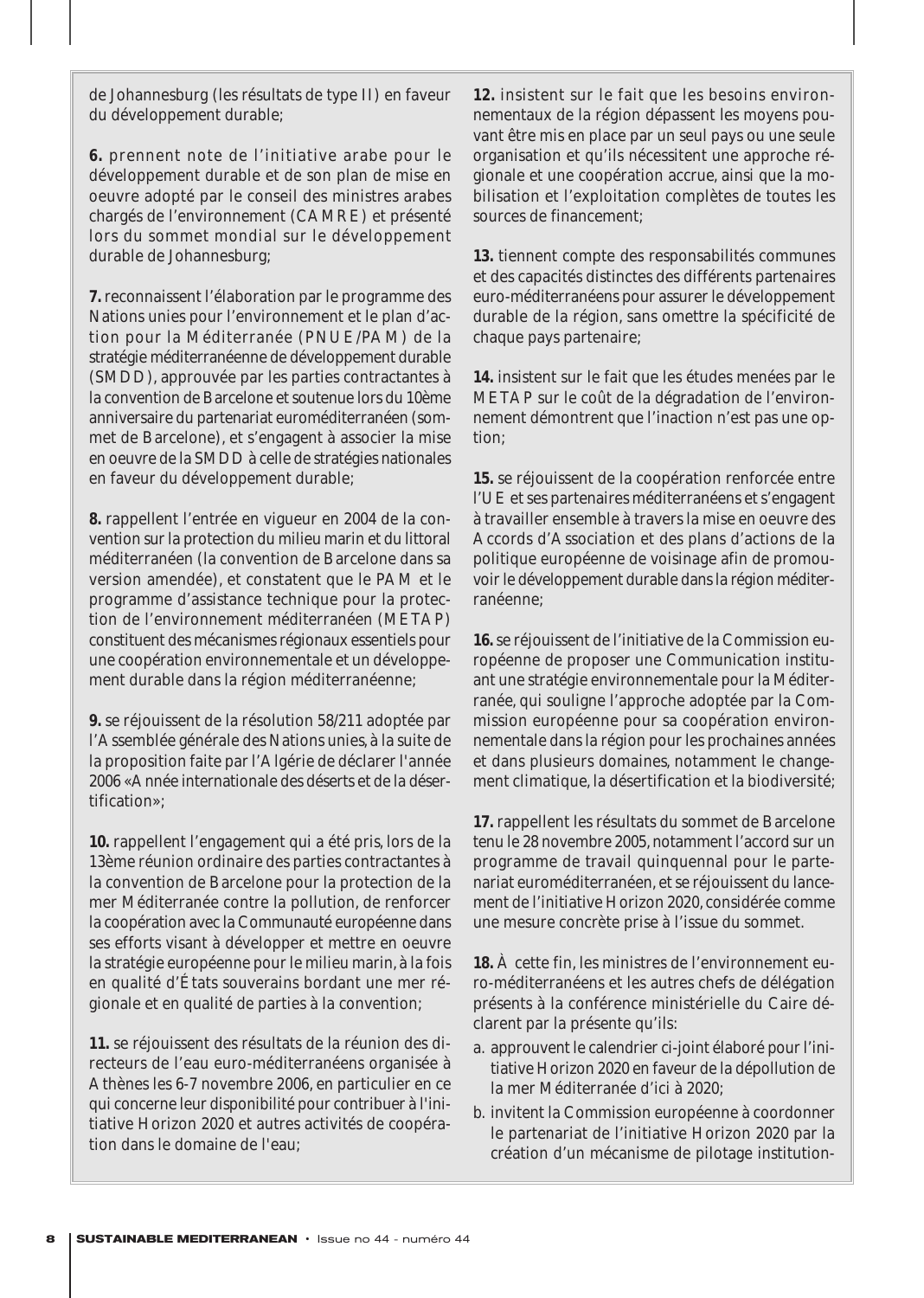nel performant, assurant efficacement le lien avec d'autres initiatives connexes, en particulier le programme d'action stratégique (SAP) pour la lutte contre la pollution d'origine tellurique (SAP MED);

- c. conviennent d'oeuvrer pour:
	- i. garantir l'apport de ressources financières et d'une assistante technique adéquates permettant de mettre en oeuvre le calendrier de dépollution, tel que demandé lors du sommet de Barcelone;
	- ii. mettre en oeuvre le calendrier de dépollution,entre autres par l'application de la convention de Barcelone (et ses protocoles pertinents) et de la SMDD en étroite collaboration avec le PNUE/PAM, ainsi que par des synergies renforcées avec d'autres initiatives et programmes régionaux stratégiques tels que la composante méditerranéenne de l'initiative de l'UE sur l'eau (MED EUWI), le partenariat stratégique du GEF;
- d. s'engagent à:
	- i. évaluer régulièrement la mise en oeuvre de l'ensemble des accords et plans d'action régionaux pertinents;
	- ii. rechercher la participation adéquate d'autres organismes gouvernementaux, collectivités locales et régionales, organisations intergouvernementales, organisations non gouvernementales, institutions financières internationales, donateurs bilatéraux, secteurs d'activités et autres acteurs pertinents pour tenir les engagements pris dans le cadre de l'initiative;
	- iii. prendre des mesures visant à la mise au point de systèmes d'information nationaux et intégrés sur l'environnement, en vue de produire des données statistiques et des informations fiables, comparables et opportunes pour appuyer les objectifs de l'initiative Horizon 2020;

**19.** appellent à une mobilisation prévisible et durable des ressources financières nécessaires pour soutenir la protection de l'environnement, et incitent tous les acteurs aux niveaux national, régional et international à oeuvrer de concert pour optimiser l'aide accordée et ses effets, et à exploiter les possibilités de transfert de technologies contribuant à la réalisation de l'initiative Horizon 2020 et à d'autres éléments de la stratégie de l'environnement pour la Méditerranée;

**20.** reconnaissent que la coopération continue entre la Banque mondiale et la Banque européenne d'investissement, y compris dans le cadre du METAP, bénéficiera à l'initiative Horizon 2020;

**21**. se réjouissent de la tenue de la 5ème conférence et exposition internationale «Environment 2007», organisée par le ministère égyptien chargé des affaires environnementales, qui aura lieu au Caire du 21 au 23 mai 2007,et incitent l'ensemble des pays euro-méditerranéens et leurs entreprises à apporter tout leur soutien à cet effort, au titre d'une contribution majeure du partenariat public-privé à l'initiative Horizon 2020;

**22.**se réjouissent de la conférence sur la participation des investisseurs privés à l'initiative Horizon 2020, qui sera organisée à Athènes d'ici à octobre 2007, et exhortent les banques, les autres institutions financières et les fonds de capital-risque spécialisés en technologies non polluantes à se joindre à cet effort;

**23.**se réjouissent de la contribution majeure à la protection de l'environnement de la mer Méditerranée apportée par l'application des lois et politiques sur l'environnement de l'Union européenne et d'autres pays méditerranéens, et encouragent le cas échéant les initiatives par d'autres acteurs telles que la déclaration sur les principes européens pour l'environnement;

**24.** encouragent l'échange d'expériences et de bonnes pratiques entre les conventions sur l'environnement et les programmes de développement durable consacrés à la mer Méditerranée, à la mer Baltique et à la mer Noire;

**25.** soulignent que la mise en oeuvre de la stratégie d'aménagement intégré des zones côtières (AIZC) constitue une approche appropriée, favorable à la gestion durable des ressources dans les zones maritimes et littorales;

26. recommandent que, lors de leur réunion à Tampere les 27 et 28 novembre 2006, les ministres des affaires étrangères euro-méditerranéens soulignent l'importance de la prise en compte des préoccupations environnementales par d'autres secteurs pertinents dans le cadre du processus de Barcelone, afin de contribuer au développement d'une production et d'une consommation durables dans toute la région.

**27.** Les ministres de l'environnement euro-méditerranéens souhaitent remercier le gouvernement de la République arabe d'Égypte pour l'organisation de la 3ème conférence ministérielle euro-méditerranéenne sur l'environnement, co-présidée par la présidence finlandaise de l'UE et la Commission européenne, et conviennent de se rencontrer de nouveau en 2009 pour évaluer les progrès accomplis.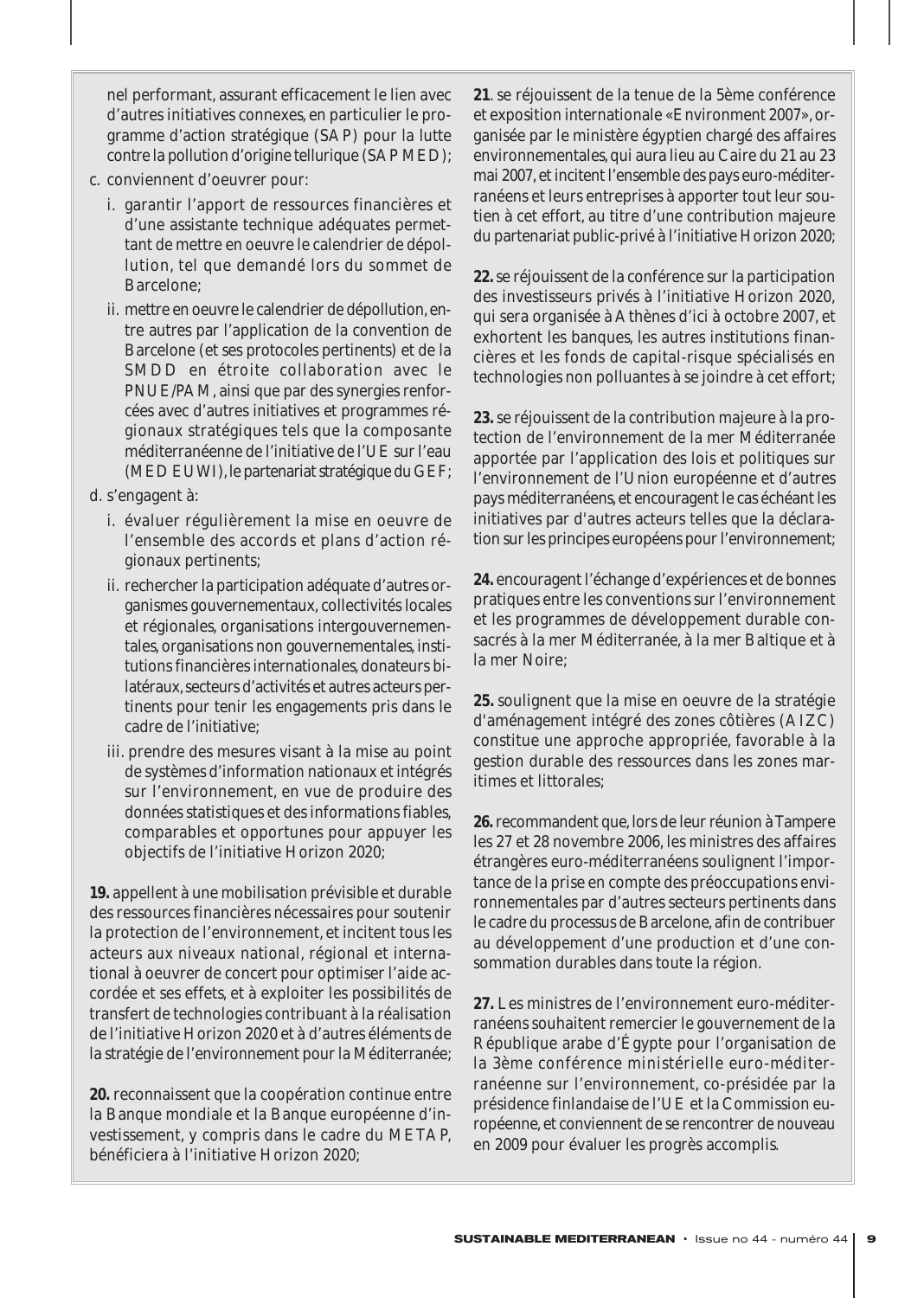# **HORIZON 2020 –Timetable for the first phase (2007-2013)**

Annex to the Cairo Declaration of the Euro-Mediterranean Ministerial Conference on the Environment 20 November 2006

This timetable covers the initial phase of the Horizon 2020 initiative, until 2013 corresponding to the period covered by the next EU financial perspectives. Following a 2009 mid-term progress report to Euro-Mediterranean environment ministers the initiative will be reviewed, at a subsequent meeting of Euro-Mediterranean Partnership (EMP) environment ministers, to be held in 2012.

Meeting the deadlines of relevant EU environment legislation and policies (including complying with the provisions of the Barcelona Convention and its protocols) will be the most significant contribution of European Union Member States to achieving the goals of the Horizon 2020 initiative.A significant future development in this regard will be the adoption and subsequent implementation of the proposed Marine Strategy Directive.

At a bilateral level, the formal EU-Partner country dialogue should address the Horizon 2020 initiative through the regular meetings of the Energy/Transport/ Environment Sub-Committees as they are created.

The timetable is structured under the component headings of the Horizon 2020 initiative<sup>1</sup>.

#### **1.1. Pollution Reduction Projects**

2007:

- FEMIP2 European Investment Bank(EIB)/World Bank to bring existing project portfolios under Horizon 2020 and work with donor countries, relevant institutions of the Mediterranean Action Plan (MAP) and other relevant groupings to identify those projects having the largest impact on Mediterranean pollution levels (priority projects) including upstream and downstream pollution across the Mediterranean Region. Particular attention will be paid to the projects included in the National Action Plans of the Strategic Action Programme to address pollution from Land Based Sources (SAP MED) and to the most pertinent bilateral donor projects in partnership with local communities, non- governmental organisations (NGOs), Mediterranean institutions etc.
- The Commission shall call a meeting of donor organisations to coordinate actions related to pollution reduction projects.

2008 onwards:

- Partners to update information on the major upstream and downstream pollution sources (the Barcelona Convention 'Hot Spots') and feed this information back into subsequent development of the project pipeline.
- Project preparation assistance to preferentially target priority projects.
- Horizon 2020 measures to be considered in programming the European Neighbourhood and Partnership Instrument (ENPI) alongside other measures included in the Commission Communication<sup>3</sup> establishing an Environment Strategy for the Mediterranean.
- Further development of project pipeline.

#### **1.2. Capacity building measures**

Capacity building measures will be identified on the basis of the European Neighbourhood Policy (ENP) and its adopted Action Plans, as well as within the ongoing work conducted in the framework of the EU Water Initiative (EUWI)/Water Framework Directive (WFD) Joint Process, taking due account of the lessons from the review of integrated water resources management research and practice<sup>4</sup>. Further measures will be identified in the country strategy papers that the European Commission, the international financial institutions (IFIs) and other donors adopt to guide their cooperation/assistance to Mediterranean partner countries.

#### 2007:

- Based on analysis, identification of priority needs in capacity building measures across sectors and stakeholders by all partners taking into account the ENP and its Action Plans as well as previous identification work such as that carried out by the Short and Medium-Term Priority Environmental Action Programme (SMAP), MAP, the EUWI, the MEDA Water Programme, etc.
- European Commission to start implementing initial capacity building measures using the ENPI and the Technical Assistance and Information Exchange Instrument (TAIEX) facility targeted on ENP Action Plan measures.
- The new operational phase of the MAP Programme for the Assessment and Control of Pollution in the

<sup>1</sup> European Commission Staff Working Document SEC(2006)1082 - September 2006

<sup>2</sup> Facilité euro méditerranéenne d'investissement et de partenariat

<sup>3</sup> COM (2006) 475 final 5 September 2006

<sup>4</sup> http://ec.europa.eu/research/water-initiative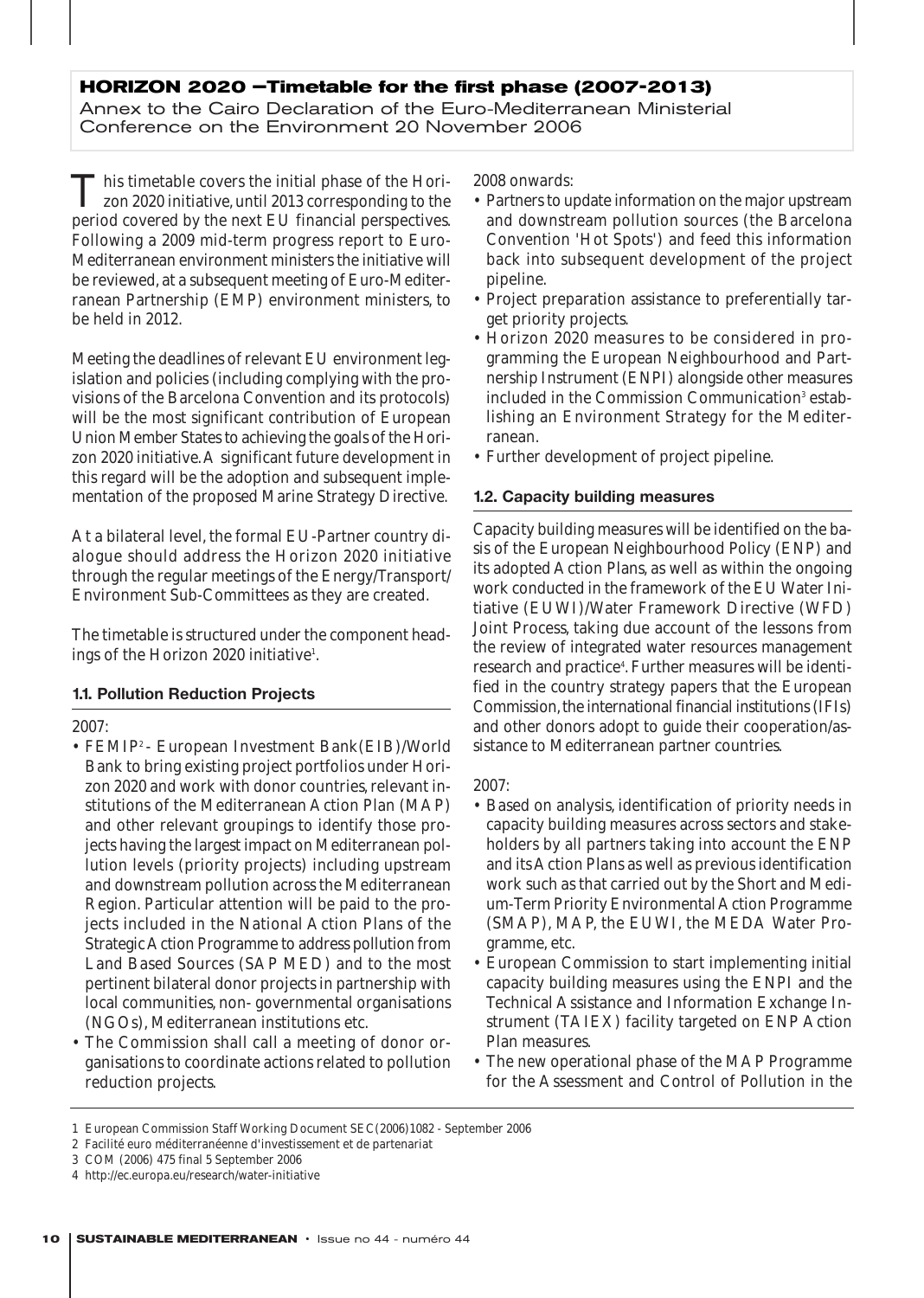Mediterranean region (MED POL) programme, Phase IV programme, adopted by the Contracting Parties to the Barcelona Convention.

- MAP to begin to develop appropriate capacity building measures through the *Info*MAP Programme run by the information and communication centre of the Barcelona Convention (*Info*RAC).
- Development of curricula by partner countries for future water managers, to enable constructively engaged integrated water resources allocation and management.

# 2007-2008:

- EMP countries not having already done so to ratify the amended Barcelona Convention and its main protocols.
- Partners to advance with implementation at national level of the National Action Plans that they have prepared under the Land Based Sources (LBS) Protocol of the Barcelona Convention, in accordance with the deadlines specified in the plans and the objectives of paragraph 2.7<sup>1</sup> of the Mediterranean Strategy for Sustainable Development (MSSD).
- Progress with the capacity building elements of the first ENP Action Plans with Israel, Jordan, Morocco, Palestinian Authority and Tunisia to be assessed in the context of the ENP implementation reports. Follow-up to be organised within the ENP.
- Further dissemination action of the EU's Best Available Techniques Reference Documents (BREFs) in the context of the joint MAP/European Commission work programme.
- Actions to enhance environmental governance to be considered in the negotiation and review of ENP Action Plans.

# 2008 onwards:

- Partner countries to report on progress in implementing the Euro-Mediterranean Strategy for Environmental Integration, whose framework was adopted at the declaration of the 2<sup>nd</sup> Conference of Euro-Mediterranean Environment Ministers in Athens in July 2002 (through Euro-Mediterranean sub-committees where they have been initiated).
- Partner countries to issue progress reports on steps taken to implement the MSSD.
- Present summary progress report on the Euro-Mediterranean Environmental Integration Strategy to the regular meeting of the Euro-Mediterranean Foreign Ministers.
- Setting and implementing national action plans (within regional context) to meet the needs identified in 2007 by all partners with potential assistance from

EU countries to Mediterranean Countries where possible and through genuine partnerships (e.g. twinning projects, NGOs partnering, etc).

• Organisation of a seminar by the Commission in conjunction with partner countries and institutions on integrated pollution prevention and control (IPPC).

# **1.3. Research**

# 2007 – 2013:

- The 7th Framework Programme for research of the EU enters into implementation. It will be open to participation of third countries' research institutions.
- Review and update of existing lists of priority needs in research related to the Horizon 2020 initiative in collaboration with MAP and its Activity Centres, as well as research institutions and networks in the Mediterranean area.These priorities to be considered for inclusion in relevant calls for funding of research projects.
- Diffusion of information on regular calls for proposals for research projects to be funded under the 7th Framework Programme (FP).
- Results of EU research relevant to the Mediterranean environment to be made available to Horizon 2020 partners.

# **1.4. Review and Monitoring**

#### 2007:

- Establish the Steering Group for the Horizon 2020 initiative and hold the first meeting. The Steering Group will adopt its Terms of Reference (ToR) drawing upon on the preparatory work done in the ad hoc SMAP Working Group during 2006.
- All partners, taking account of existing initiatives in particular the MEDPOL programme, European Marine Monitoring and Assessment (EMMA), and European Environment Agency (EEA) country scorecard analyses, to consolidate monitoring data and indicator processes to support the regular review of the initiative.
- MAP to build on existing information and communication initiatives to create multi-sector information and communication partnerships to promote the "key contents" of Horizon 2020 at the regional level.

From 2008 onwards:

- EEA, in cooperation with relevant partners and based on existing and ongoing initiatives, to design a coherent indicator process and framework for regular indicator based analyses, including a "scorecard", to compare and measure progress. Key indicators to be tested.
- At intermediate dates the initiative will be monitored with the production of:

<sup>1.</sup> Promoting sustainable management of the sea and coastal zones and taking urgent action to put an end to the degradation of coastal zones.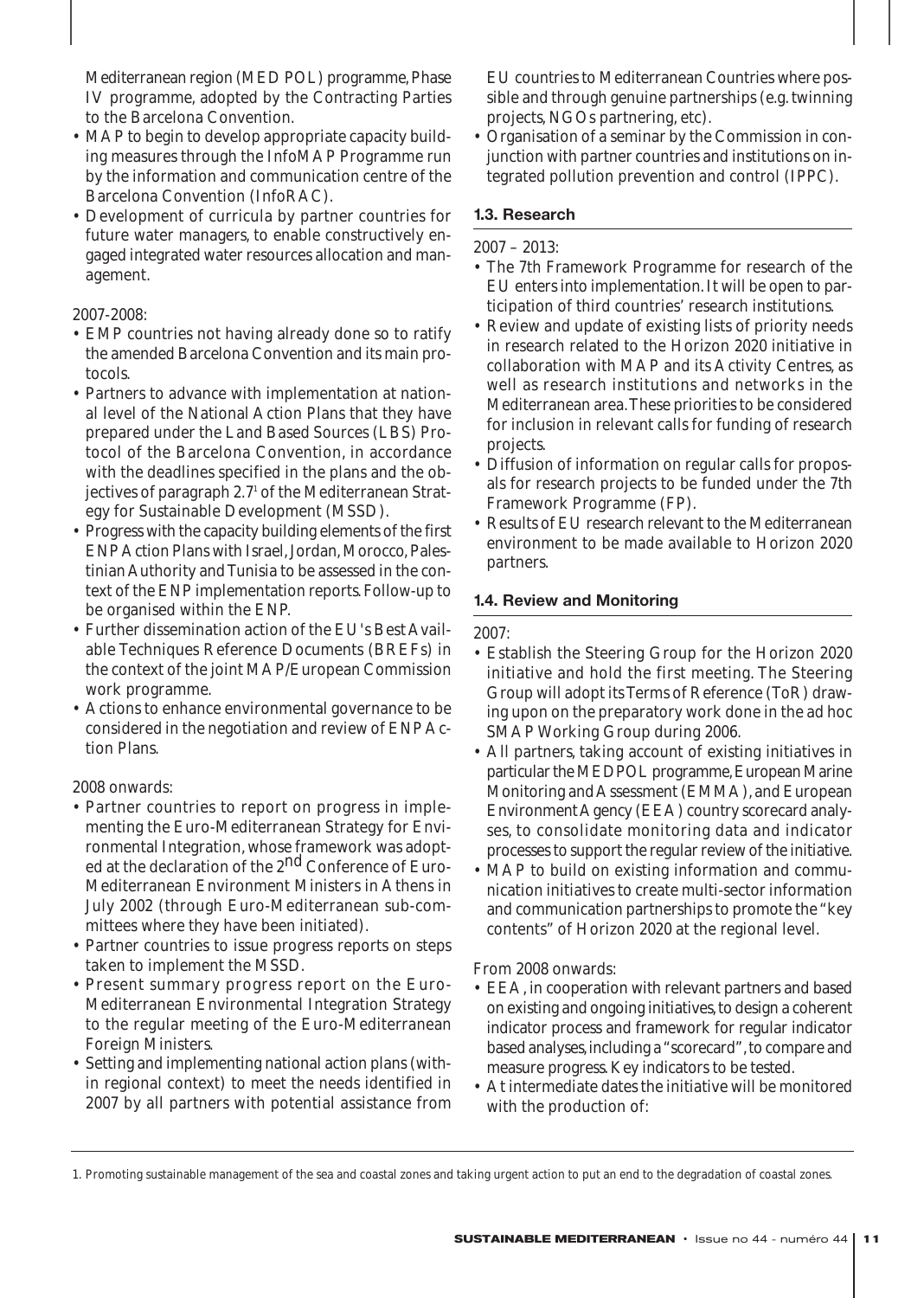- Five yearly reports on the state of the environment in the Mediterranean Sea based on an agreed set of indicators in line with progress in the context of EMMA and the national and regional diagnosis carried out by MEDPOL
- Biennial synthesis progress report focussing on country profiles in line with UNEP/MAP's work programme.
- All countries to provide regular data and information on pollution sources and levels to allow preparation of monitoring reports.
- All countries to prioritise pollution sources according to the pollutants and activities included in the European Pollutant Release and Transfer Register (PRTR) or the Protocol on PRTRs to the UN/ECE Convention on Access to Information, Public Participation in Decision-making and Access to Justice in Environmental Matters (Aarhus Convention).
- Commission in collaboration with MAP to develop communication and information campaign to publicise the initiative.
- Include Horizon 2020 and its goals in the MED Day Programme (regional information and communication campaign involving institutions, private sector and civil society) to enhance the visibility of the Initiative and promote public awareness.

#### 2010/2011:

• Progress reports will be issued for both the infrastructure and capacity building components and examined by the Horizon 2020 Steering Group.

2012:

- Fix future Horizon 2020 work programme and revise approach if necessary based on results of this first phase.
- Provide progress report to Euro-Mediterranean Environment Ministers.

#### **1.5. Existing commitments of EU member states contributing to Horizon 2020**

2007:

• October 2007: deadline for full implementation of the Integrated Pollution Prevention Control Directive (IPPC).

2008:

• EU Member States to adopt the first version of the River Basin Management Plans under the Water Framework Directive (WFD).

2009:

• EU MS to finalise and agree WFD river basin management plan including a programme of measures.

2012:

• EU Member States to make operational the programme of measures as defined in the River Basin Management plan under the WFD.

The Declaration of the 3<sup>rd</sup> Conference of EuroMed Ministers for the Environment and its Annex (Horizon 2020 Timetable) can be found also in **Arabic** at: http://ec.europa.eu/environment/enlarg/med/index.htm

#### **STAKEHOLDER INVOLVEMENT IN THE PROCESS LEADING TO THE 3rd EURO-MEDITERRANEAN MINISTERIAL CONFERENCE ON THE ENVIRONMENT**

Mediterranean NGO Meeting on "Improving Environmental Cooperation after Barcelona+10"



The Mediterranean NGO Meeting on *"Improving environmental cooperation after Barcelona+10"*, was co-organised by the Mediterranean Information Office for Environment, Culture and Sustainable Development (MIO-ECSDE), the Arab NGO Network for Environment and Development (RAED) and the Arab

Office for Youth and Environment (AOYE) with the support of UNEP/MAP, the Finnish Presidency of the EU and the European Commission though the MIO-ECSDE core funding. It took place under the auspices of H.E the Secretary General of the League, Mr. Amr Moussa and of H.E the Minister of State for Environ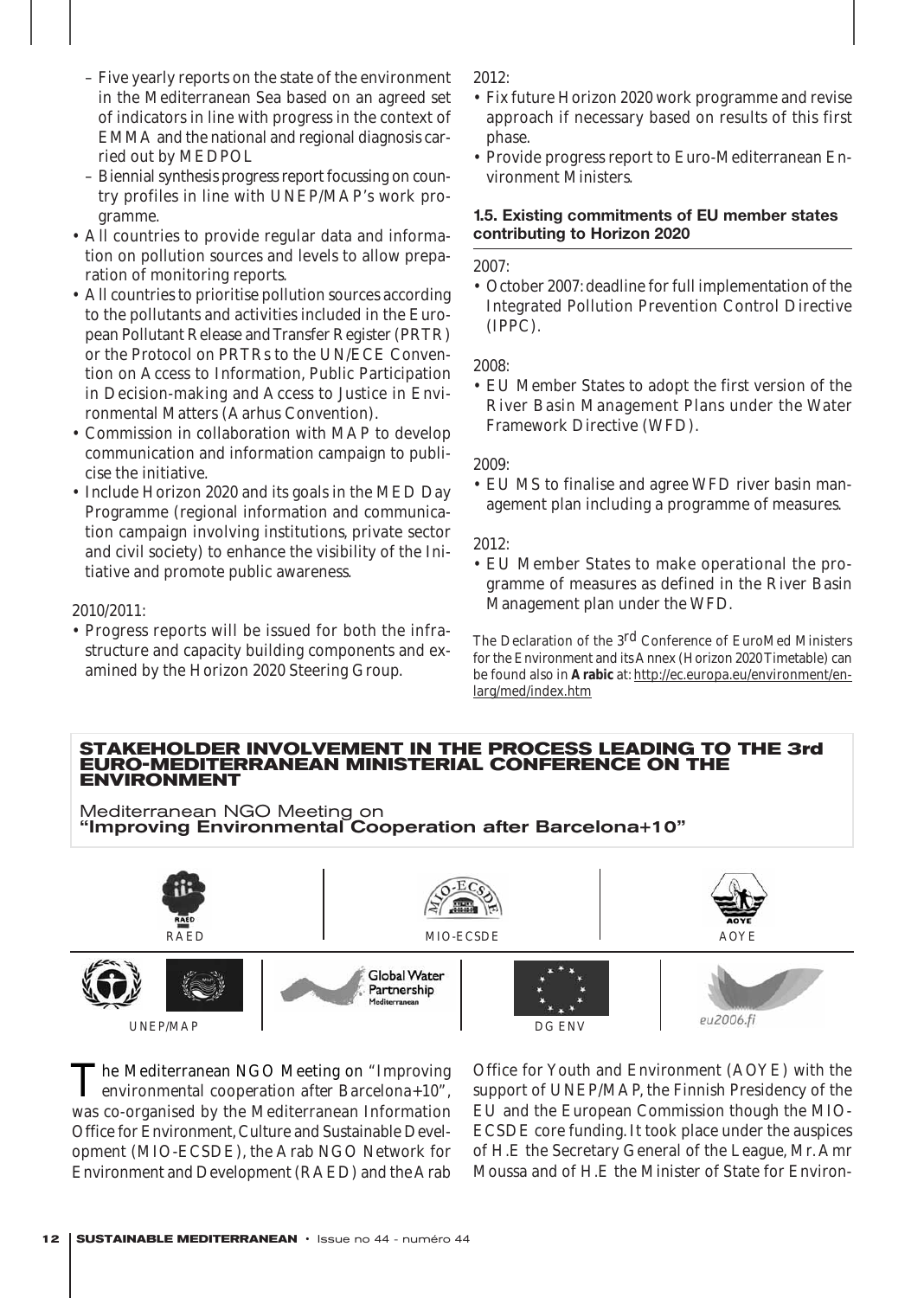mental Affairs, Eng. Maged George on the 19th of November 2006, in the premises of the League of Arab States.

Around 100 representatives of NGOs, Members of Parliament, journalists and other Mediterranean stake-

holders participated in the meeting from 20 different countries of the EuroMed region.

The objectives of the meeting were to:

- continue the process of informing and educating the participants on the important on-going processes affecting the region since last year's 10th Anniversary Meeting of the EuroMed Partnership which endorsed HORIZON 2020;
- identify the mechanisms and milestones for the effective involvement of NGOs in these processes;
- finalise the statements to be presented to the Conference of EuroMed Ministers for the Environment on the next day in Cairo and to the meeting of the Ministers of Foreign Affairs, a week later in Tampere.

The meeting manifested the efforts of Mediterranean environmental NGOs to effectively be involved as key actors in the promotion and implementation of sustainable development in the region. Participants were informed about: the efforts undertaken by the European Commission in order to secure that the ENP and ENPI will contribute in raising the profile of environmental issues and promoting integration of environmental considerations into all relevant sectoral policies; the recently published by the European Commission *Environment Strategy for the Mediterranean* and the 'Horizon 2020' initiative; the level of commitment of the Euro-Mediterranean Ministers for the Environment to secure a timely and effective implementation of this initiative (Cairo Declaration); the links with the Barcelona Convention and the Mediterranean Strategy for Sustainable Development (MSSD); and what the





contribution of the Mediterranean NGOs (particularly the *NGO Steering Committee'*) and of other stakeholders has been in the formulation of these processes and what it could be in the future.

In order to significantly strengthen the impact of the meet-

ing the organisers arranged for joint sessions with the  $5^{th}$  Meet*ing of the Circle of Mediterranean Parliamentarians for Sustainable Development (COMPSUD2 ),*in essence thus holding the *5th Annual Mediterranean regional dialogue of Parliamentarians, NGOs and other stakeholders on the protection of the Mediterranean environment and prospects for the Sustainable Development of the region.*

The European Commissioner for the Environment, Mr. Stavros Dimas addressed the meeting during the opening session, as did the League of Arab States, while the Finnish Minister of the Environment Mr. Jan-Erik Enestam and the Coordinator of the Mediterranean Action Plan of UNEP, Mr. Paul Mifsud, addressed the meeting at the closing session. After the meeting ended, a cocktail was organised

by the European Commission, MIO-ECSDE, GWP-Med, RAED and AOYE for meaningful informal exchanges among the regional stakeholders present.

The outcomes of the meeting were:

- the *Med NGO Statement*, which was read to the 3rd Conference of the EuroMediterranean Ministers for the Environment that took place on the 20<sup>th</sup> of November 2006 at the Grand Hyatt Hotel, Cairo.
- the *Declaration of the 5th Regional Dialogue of Parliamentarians, NGOs and other Stakeholders on the Protection of the Mediterranean Environment and Prospects for the Sustainable Development of the Region*, which was submitted to the 8th Euro-Mediterranean Conference of Ministers of Foreign Affairs that took place in Tampere on 27-28 November 2006.

<sup>1.</sup> also known as the *CdS* (Comité de Suivi) with its members from EEB, ENDA Maghreb, FoE Mednet, MIO-ECSDE, RAED and WWF MedPO

<sup>2.</sup> The COMPSUD Secretariat is jointly facilitated by MIO-ECSDE and GWP-Med (www.mio-escde.org, www.gwpmed.org)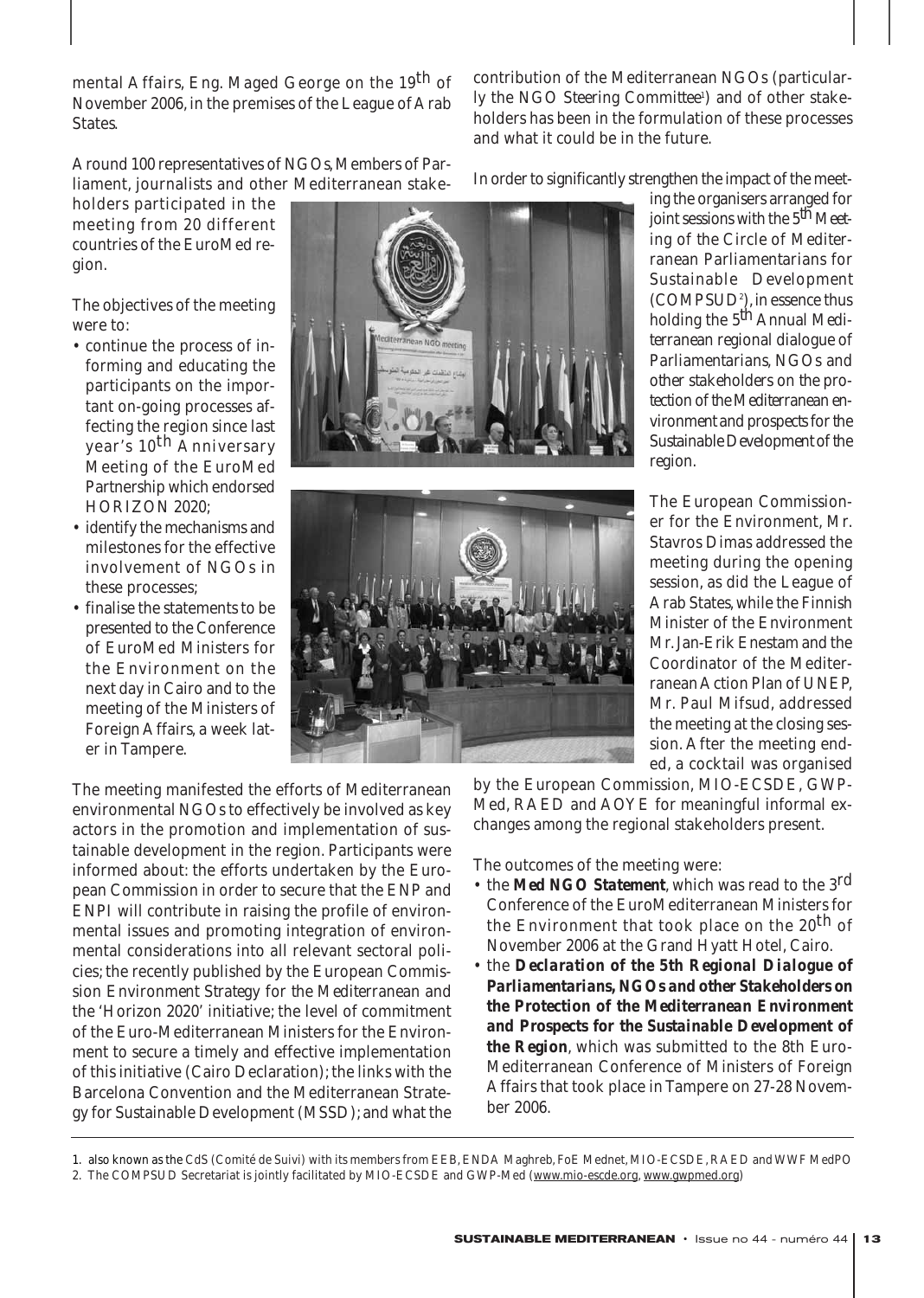#### **MED NGO Statement**  as read at the 3rd Conference of EuroMed Ministers for the Environment (Cairo, 20 November 2006)

Your Excellencies, Ladies and Gentlemen,

Let me<sup>3</sup> start by thanking the European Commission and the Finnish Presidency for the invitation, as well as the Government of Egypt for the hospitality.

It is my pleasure to be speaking on behalf of the NGO Steering Committee also known as the *CdS* (Comité de Suivi) with its members from EEB, ENDA Maghreb, FoE Mednet, MIO-ECSDE, RAED and WWF MedPO. My further pleasure is to be speaking also on behalf of the *Mediterranean Environmental NGO Meeting* that was held yesterday in the premises of the League of Arab States, attended by around 100 representatives of NGOs from almost all the Mediterranean countries.

Your Excellencies, Ladies and Gentlemen,

We once again emphasize the need for a holistic approach towards Sustainable Development in the Mediterranean that should be at the heart of the Euro Mediterranean Partnership (EMP), addressing the inequalities of the North and the South, particularly in relation to poverty issues.

This holistic approach refers to the needed attention to all aspects of environment in order to obtain sustainability, including: the marine environment, where apart from dealing with marine pollution, marine biodiversity should also be addressed - including the establishment of marine reserves; the terrestrial environment, where land degradation, soil erosion and desertification should be urgently addressed, and the atmospheric environment, where air pollution and its impacts at local and global levels have to be greatly reduced.

We, the NGOs, support the Declaration of the *Marrakech EuroMed Civil Forum* and reiterate that all systematic destruction of natural resources caused by conflict, aggression and occupation should be condemned.We believe that liberty, peace, solidarity, stability and good governance are prerequisites for the achievement of sustainable development.

As a result of the *CdS* consultations and yesterday's joint meetings of NGOs and Parliamentarians on improving the environmental cooperation in the Mediterranean after Barcelona +10, we would like to state the following:

# *On the ENP and ENPI*<sup>4</sup> *:*

- A sufficient level of funding within the ENPI should be earmarked for environmental activities both at the regional level of implementation (Regional Strategy for the Mediterranean) as well as at the national level (National Action Plans). Allocation of funds to NGOs should also be facilitated and specified.
- The governance process currently used for the ENP does not provide appropriate levels of transparency and participation. Its governance structure and mechanism must therefore be strengthened so as to ensure transparency, environmental integration and civil society participation.We ask the Ministers today to ensure the participation of representatives of civil society in the preparation and review of the National Action Plans.
- In developing and applying the ENP we should make the best of what has already been achieved by other existing regional bodies, such as the UNEP/MAP,being the Secretariat of the Barcelona Convention, its Protocols and the Mediterranean Commission for Sustainable Development (MCSD). Good work has been done by MAP over the last 30 years and we stress its importance as a mechanism to address the objectives of the EC Environment Strategy for the Mediterranean and Horizon 2020.
- Education for Sustainable Development should be promoted as a tool for setting solid foundations for peace, dialogue, cooperation, better understanding of cultural diversity and environmental protection.
- In the area of EuroMed trade, Mediterranean Partner Countries have the right to protect their food security and sustainable development needs. The Euro-Mediterranean Partnership, ENP and ENPI must be fully supportive of the relevant recommendations of Sustainability Impact Assessment

3. *(the statement was read by the coordinator of the NGO Steering Committee (CdS), Dr. Emad Adly, General Coordinator of RAED)*

4. *ENP: European Neighbourhood Policy ENPI: European Neighbourhood and Partnership Instrument*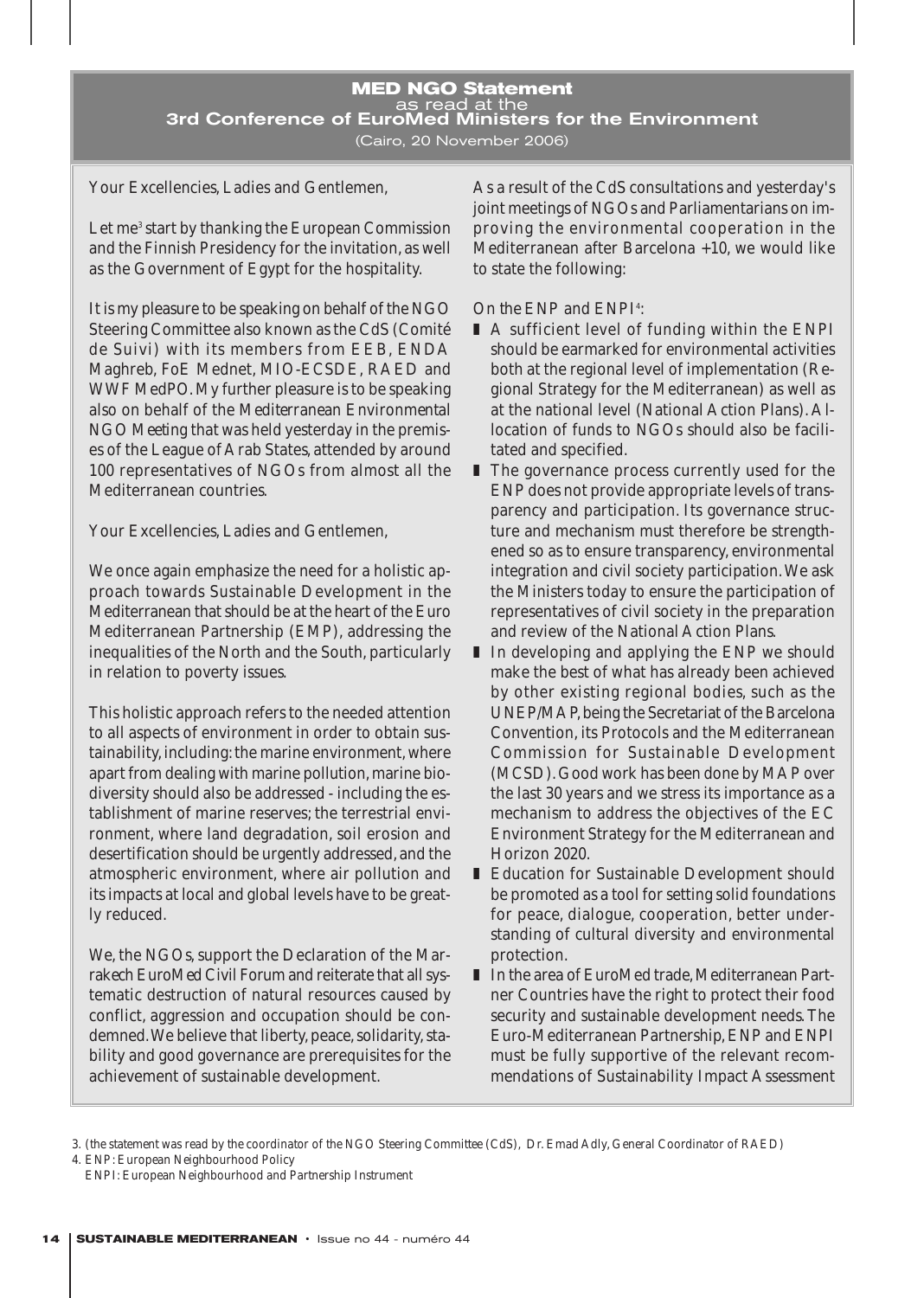reports. The European Commission should provide an action plan on mainstreaming these recommendations into its trade agenda.An on-going mechanism for the monitoring of the implementation of the recommendations of the Sustainability Impact Assessment of the Euro-Mediterranean Free Trade Area should be set up with the participation of civil society.

- We call on Ministers to commit themselves to regional cooperation on climate change.
- We are seriously concerned about new plans to build nuclear power plants in the region.

#### *On the Horizon 2020:*

- We welcome the Horizon 2020 however it only addresses part of the larger sustainable development challenge that must be dealt with by the EMP.
- The necessary political and financial support for the full implementation of the Horizon 2020 initiative to de-pollute the Mediterranean must be secured.
- The steering committee of the Horizon 2020 must effectively function as a forum of Mediterranean stakeholders catalysing environmental integration in all other components of the EMP and ENP.

NGOs should participate on an equal footing as proposed by the SMAP Working Group.

- We NGOs accept the invitation presented to us in yesterday's Med NGO meeting, on behalf of the European Commission to identify the capacity building needs of the Mediterranean NGOs.
- We NGOs are committed and will continue working at the regional level, and we will mobilise national and local NGO participation in the implementation of Horizon 2020, particularly local communities affected by the negative impact of pollution hot spots, to ensure that their concerns and needs are taken into account in the preparation of relevant 2020 projects.

Finally, I would like to thank all those who supported our meeting of yesterday, the EC, the Finnish presidency, UNEP/MAP, the GWP-Med, the League of Arab States and the Ministry of Environment in Egypt and specifically H.E. Eng. Maged George for his cooperation and the support he has given to our activities in Egypt and for the kind invitations and hospitality that the NGOs and the Parliamentarians have received during their stay in Egypt.

# **Déclaration des ONG Méditerranéennes** telle que présentée lors de la 3ème Conférence des Ministres Euro-Med de l'Environnement (le Caire, 20 novembre 2006)

Excellences, Mesdames et Messieurs,

Permettez-moi<sup>1</sup> de commencer mon intervention en remerciant la Commission de l'Union européenne et la Présidence finlandaise pour leur invitation. De même, nous remercions le Gouvernement égyptien pour son hospitalité.

C'est un plaisir pour moi de parler au nom du Comité de Suivi (CdS) et de ses membres: BEE, ENDA Maghreb, FoE MedNet, MIO-ECSDE, RAED et WWF MedPo. Mon plaisir est d'autant plus grand que je parle également au nom des ONG environnementales de la Méditerranée réunies hier au siège de la Ligue des Etats Arabes, à laquelle a assisté une centaine de représentants d'ONG de la plupart des pays méditerranéens.

Excellences, Mesdames, Messieurs

Une fois encore, nous insistons sur la nécessité d'une approche holistique en Méditerranée pour la réalisation du Développement Durable qui devrait être au cœur du Partenariats Euro-Méditerranéen (PEM), s'attaquant aux problèmes d'inégalité entre nord et sud, en particulier en ce qui concerne la pauvreté.

L'approche holistique implique qu'il est nécessaire de tenir compte de tous les aspects environnementaux pour atteindre le développement durable, y compris : le milieu marin, où en dehors des questions liées à la pollution marine, on devrait également tenir compte de la biodiversité marine – y compris l'établissement de réserves marines ; l'environnement terrestre, où  $\rightarrow$ 

1. La Déclaration fut lue par le coordonnateur du Comité de Suivi (CdS) des ONG, le Dr Emad Adly, coordonnateur du RAED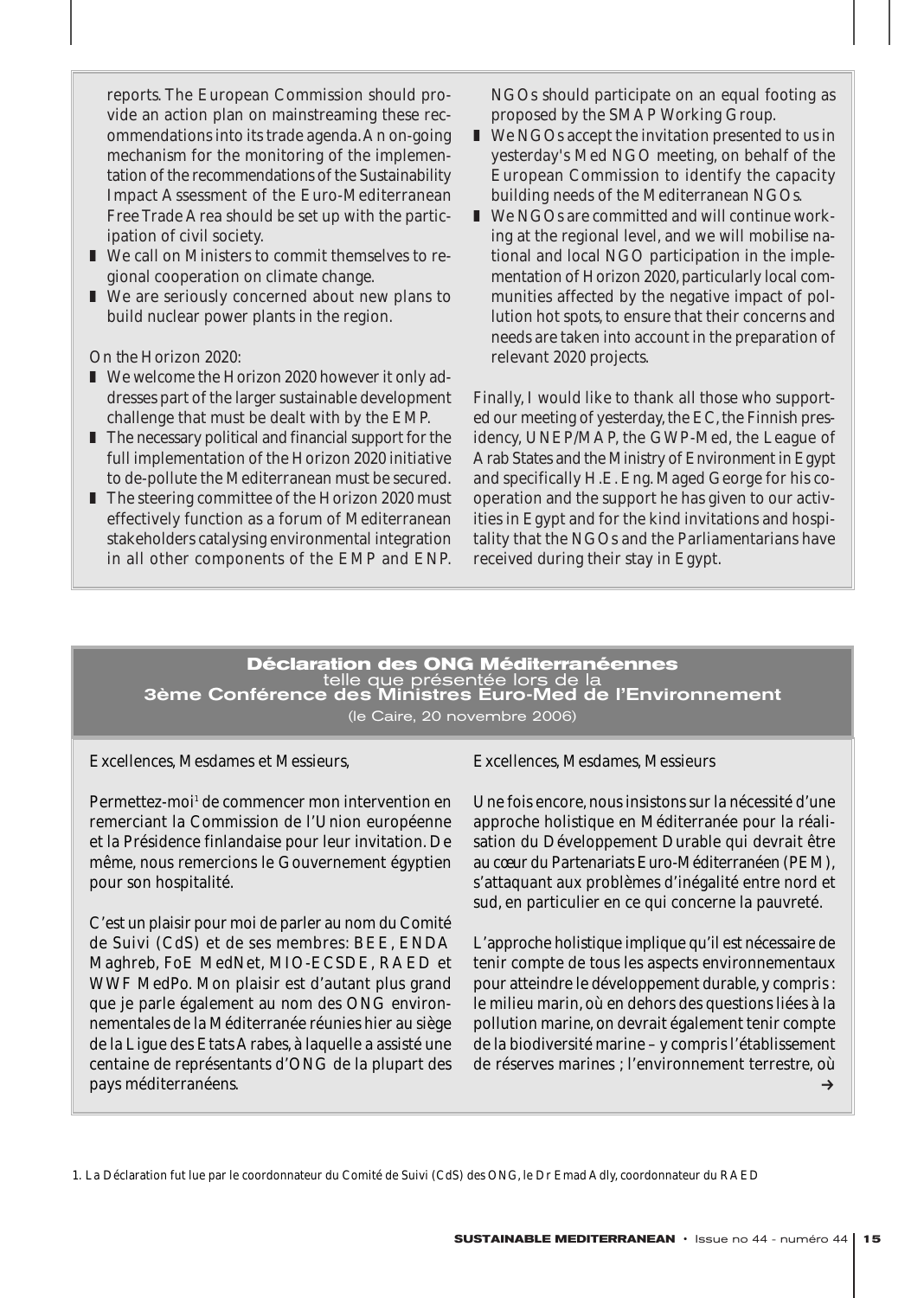la dégradation des paysages, l'érosion des sols et la désertification devraient être traitées d'urgence ; ainsi que l'environnement atmosphérique, où il faudrait réduire de manière significative la pollution de l'air et ses effets au niveau local et global.

Nous, ONG, apportons notre soutien à la Déclaration du Forum Civil Euro-Méditerranéen de Marrakech et réitérons que toute destruction systématique de ressources naturelles ayant pour origine conflit, agression et occupation doit être condamnée. Nous croyons que liberté, paix, solidarité, stabilité, et bonne gouvernance sont des pré-requis pour la réalisation du développement durable.

Au terme des concertations du Comité de Suivi et des réunions conjointes des ONG et des parlementaires d'hier pour améliorer la coopération environnementale dans le bassin méditerranéen après Barcelone+10, nous souhaitons faire les déclarations suivantes:

# *Sur la PEV et l'IEVP2 :*

- Un niveau conséquent de financements dans le cadre de l'IEVP devrait être dédié aux activités environnementales aussi bien au niveau d'une mise en œuvre régionale (Stratégie régionale pour la Méditerranée) qu'au niveau national (Plans d'Action Nationaux). L'allocation d'aides financières aux ONG devrait aussi être promue et spécifiée.
- Le processus de gouvernance actuellement utilisé pour la PEV ne permet pas d'atteindre des niveaux de transparence et de participation satisfaisants. Ses structures et mécanismes de gouvernance doivent par conséquent être renforcés afin d'assurer la transparence, l'intégration de l'environnent et la participation de la société civile. Nous demandons aujourd'hui aux Ministres de garantir la participation de la société civile à la préparation et la révision des Plan d'Action Nationaux.
- En concevant et en mettant en œuvre la PEV, nous devrions exploiter au mieux ce qui a été accompli par d'autres autorités régionales, telles que le PNUE/PAM, qui assure le Secrétariat de la Convention de Barcelone, ses Protocoles et la Commission Méditerranéenne pour le Développement Durable (CMDD). Le PAM a fait du bon travail au cours des 30 dernières années et nous voudrions souligner son importance en tant que mécanisme pour la réalisation des objectifs de la Stratégie

de la CE pour l'Environnement de la Méditerranée et l'initiative Horizon 2020.

- L'Education pour le Développement Durable devrait être promue en tant qu'outil pour l'établissement de fondations solides pour la paix, le dialogue, la coopération, une meilleure compréhension de la diversité culturelle et la protection de l'environnement.
- Dans la zone méditerranéenne d'échanges commerciaux, les pays méditerranéens partenaires ont le droit de protéger leur sécurité alimentaire et leurs besoins pour leur développement durable. Le Partenariat Euro-Méditerranéen (PEM), la PEV et l'IEVP doivent parfaitement prendre en compte les recommandations des rapports d'évaluation des impacts des projets sur le développement durable. La Commission de l'Union européenne devrait fournir un plan d'action pour garantir que ces recommandations soient intégrées dans son ordre du jour relatif au commerce. Un mécanisme pour le suivi constant de la mise en œuvre des recommandations des évaluations des impacts de projets pour le développement durable dans la zone de libre-échange euro-méditerranéenne devrait être établi avec la participation de la société civile.
- Nous demandons aux Ministres de s'engager à coopérer en matière de changement climatique.
- Nous sommes extrêmement inquiets quant aux nouveaux plans qui prévoient la construction de centrales nucléaires dans la région.

#### *Sur l'initiative Horizon 2020 :*

- Nous saluons l'initiative Horizon 2020; elle ne reprend cependant que partiellement le défi majeur du développement durable auquel la PEV doit s'attaquer.
- Les soutiens politiques et financiers nécessaires à la mise en œuvre complète de l'initiative Horizon 2020 pour la dépollution de la Méditerranée doivent être assurés.
- Le comité de pilotage d'Horizon 2020 doit effectivement fonctionner comme un forum des parties prenantes de la Méditerranée catalysant l'intégration de l'environnement dans toutes les autres composantes du PEM et de la PEV. Les ONG devraient participer sur un pied d'égalité ainsi que cela a été proposé par le groupe de travail de SMAP.
- Nous, ONG, acceptons l'invitation qui nous a été faite hier, lors de notre conférence, par la Com-

2. PEV: Politique Européenne de Voisinage IEVP: Instrument Européen de Voisinage et de Partenariat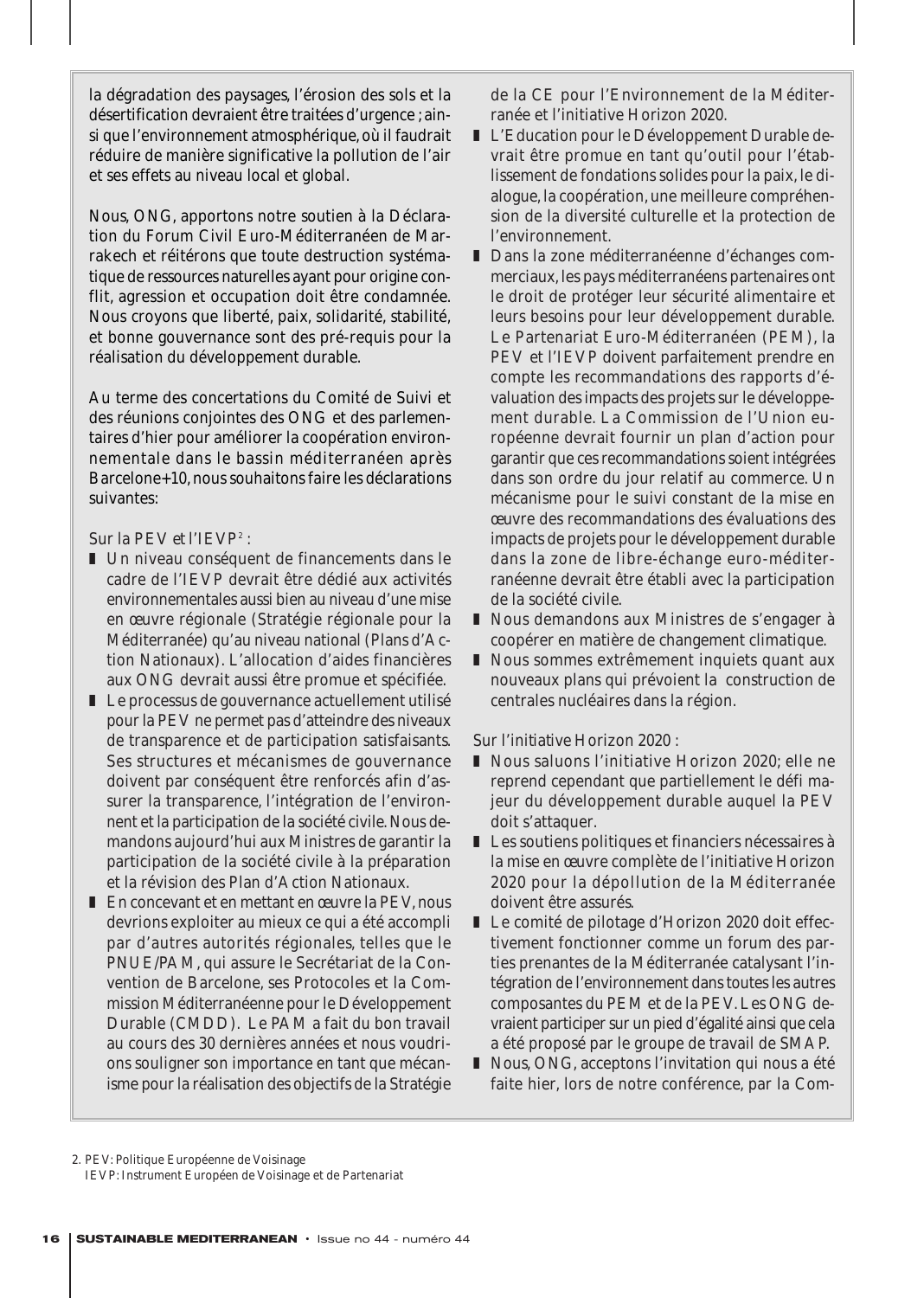mission européenne, d'identifier les besoins des ONG méditerranéennes en matière de renforcement de leurs capacités.

■ Nous, ONG, nous sommes engagées et continuerons à travailler au niveau régional. Nous allons mobiliser les ONG aux échelons nationaux et locaux pour assurer leur participation à la mise en oeuvre d'Horizon 2020, et en particulier celle des communautés locales touchées par les impacts négatifs des points chauds de pollution pour assurer que leurs préoccupations et besoins soient pris en compte lors de l'élaboration des projets relatifs à Horizon 2020.

Enfin, je voudrais remercier tous ceux qui ont apporté leur soutien à la conférence que nous avons organisée hier : la Commission européenne, la Présidence finlandaise, le PNUE/PAM, le GWP-Med, la Ligue des Etats Arabes et le Ministère de l'environnent d'Egypte, et en particulier S.E. Maged George pour l'assistance et le soutien qu'il a apporté à nos actions en Egypte ainsi que pour les aimables invitations et l'hospitalité dont les ONG et les parlementaires ont été l'objet au cours de leur séjour en Egypte.

# **5th meeting of the Circle of Mediterranean Parliamentarians for Sustainable Development (COMPSUD 5)**  and the



**5th Regional Dialogue of Parliamentarians, NGOs and other Stakeholders on the protection of the Mediterranean Environment and Prospects for the Sustainable Development of the Region**

The 5th meeting of the Circle of Mediterranean Par-<br>liamentarians for Sustainable Development (COMPSUD 5) and the 5th Regional Dialogue of Parliamentarians, NGOs and other Stakeholders on the protection of the Mediterranean Environment and Prospects for the Sustainable Development of the Region took place on the 19th of November 2006, in the premises of the League of Arab States under the auspices of H.E the Secretary General of the League, Mr. Amr Moussa and of H.E the Minister of State for Environmental Affairs, H.E. Eng. Maged George.

The meetings were organized by the Mediterranean Information Office for Environment, Culture and Sustainable Development (MIO-ECSDE) and the Global Water Partnership-Mediterranean (GWP-Med), which jointly facilitate the Secretariat of COMPSUD, with the support of UNEP/MAP, the Finnish Presidency of the EU and the European Commission.Logistical support was provided by the Cairo based Arab Network for Environment and Development (RAED) and the Arab Office for Youth and Environment (AOYE).

COMPSUD 5 and the Regional Dialogue have focused this year on the *roles and synergies among* *various representatives of the civil society in order to improve environmental cooperation after Barcelona+10.* Participants were informed about: the efforts undertaken by the European Commission in order to secure that the ENP (European Neighborhood Policy) and ENPI (European Neighborhood and Partnership Instrument) will contribute in raising the profile of environmental issues and promoting integration of environmental considerations into all relevant sectoral policies; the recently published by the European Commis-

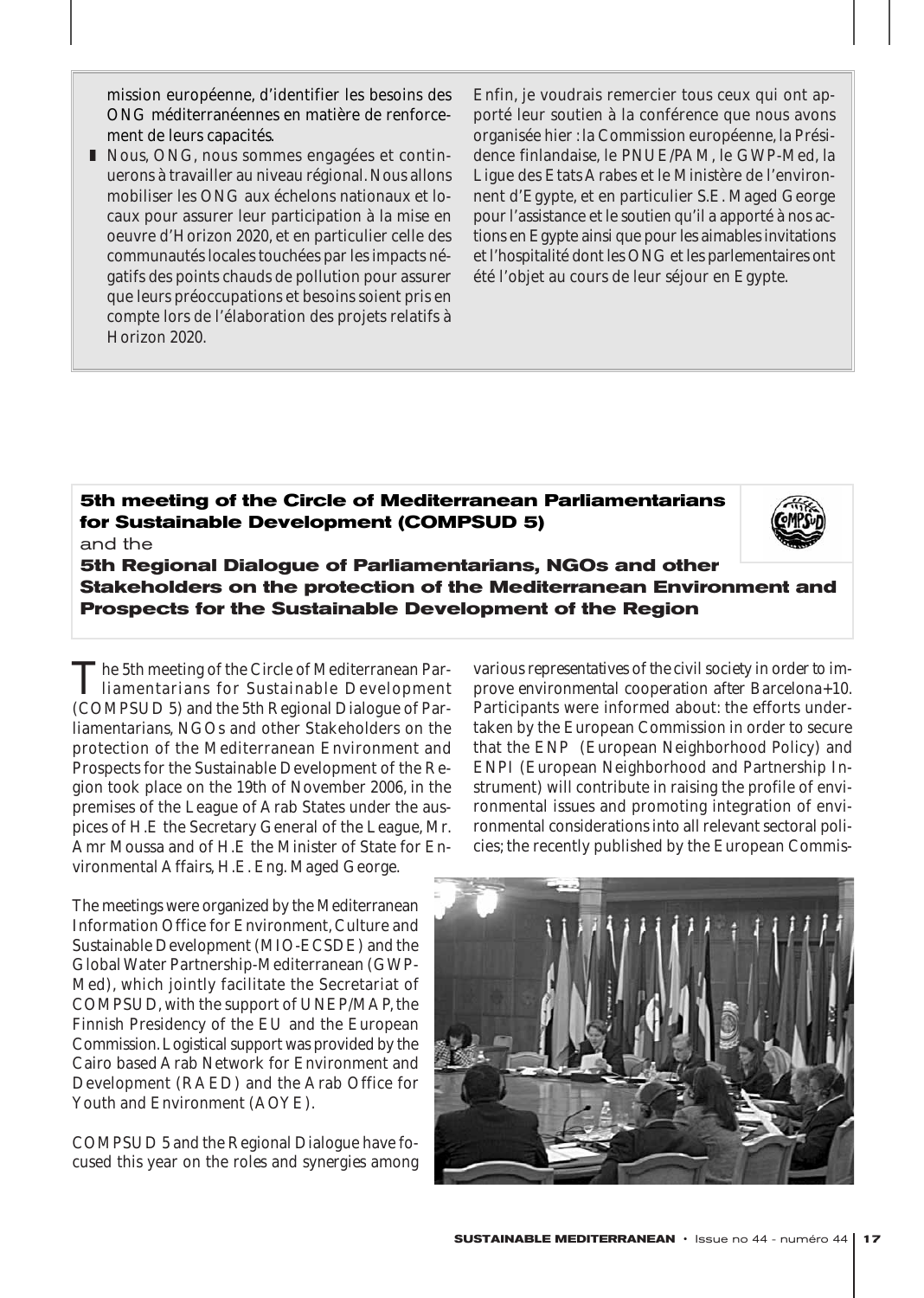sion *Environment Strategy for the Mediterranean* and the 'Horizon 2020' initiative; the level of commitment of the Euro-Mediterranean Ministers for the Environment to secure a timely and effective implementation of this initiative (Cairo Declaration); the links with the Mediterranean Strategy for Sustainable Development (MSSD); and what the contribution of the Mediterranean stakeholders has been in the formulation of these processes and what it could be in the future. The objectives of the meeting were to:

1. continue the process - that has already begun - of informing and educating the participants on the im-

portant on-going processes affecting the region since last year's 10th Anniversary Meeting of the EuroMed Partnership;

- 2. identify the mechanisms and milestones for the effective involvement of Parliamentarians in these processes;
- 3. articulate the outcomes of COMPSUD 5 and the Regional Dialogue and finalize the statements to be presented to the Conference of EuroMed Ministers for the Environment on the next day in Cairo and to the meeting of the Ministers of Foreign Affairs, a week later (27-28 November 2006) in Tampere.

# **Declaration of the 5th Annual General Assembly of COMPSUD** addressed to the

**3rd Ministerial Conference on the Environment of the Euro-Mediterranean Partnership taking place in Cairo on 20 November 2006**

The 5th Annual General Assembly of the Circle<br>of Mediterranean Parliamentarians for Sustainable Development (COMPSUD) held in Cairo, Egypt (19 November 2006) adopted unanimously the following declaration:

We, Parliamentarians of 11 different Mediterranean countries, Members of the Circle of Mediterranean Parliamentarians for Sustainable Development (COMPSUD) gathered in Cairo,Egypt on 19 November 2006, are convinced that:

- **1.** Liberty, peace, solidarity and the exercise of good governance are prerequisites for Sustainable Development in the Region. We emphasize the need for a holistic approach towards Sustainable Development that brings together all parts of the Mediterranean region and is at the heart of the Euro-Mediterranean Partnership
- **2.** Environment should become one of the main dimensions of the European Neighborhood Policy (ENP) and Partnership Agreements
- **3.** In order to ensure that the ENP governance structure and mechanism be transparent and effective, environmental integration and civil society participation should be enhanced
- **4.** For the full implementation of the Horizon 2020 initiative to de-pollute the Mediterranean the necessary political and financial support must be secured
- **5.** The proper implementation of Horizon 2020 implies that International Law which is in place, with particular emphasis to the Law of the Sea and on transboundary waters, is properly respected and implemented
- **6.** A sufficient level of funding within the European Neighborhood and Partnership Instrument (ENPI) should be earmarked for environmental integration both at regional level of implementation (Regional Strategy for the Mediterranean) and at the national level (National Action Plans)
- **7.** An adequate level of funding should also be allocated to support the work of regional networks active in environmental and sustainable development issues
- **8.** The Euro-Mediterranean Partnership (EMP), the European Neighborhood Policy (ENP) and the European Neighborhood and Partnership Instrument (ENPI) must be fully supportive of the relevant recommendations of the Sustainability Impact Assessment of the Euro-Mediterranean Free Trade Area (SIA EMFTA)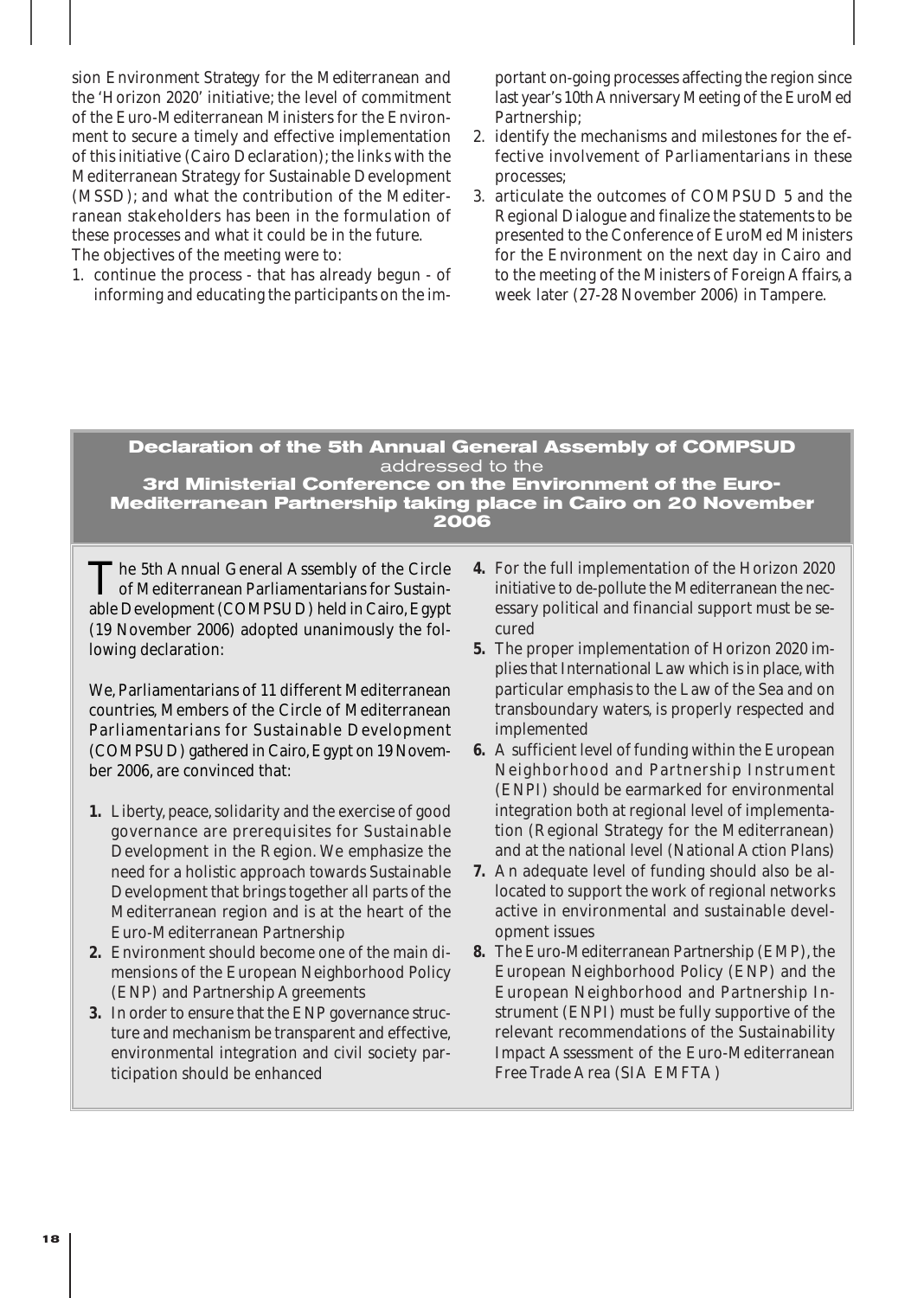**Résolution de la 5eme Assemblée Générale Annuelle du COMPSUD adressée a la 3eme Conférence des Ministres de l'Environnement du Partenariat Euro-Méditerranéen qui aura lieu au Caire le 20 novembre 2006**

a 5<sup>eme</sup> Assemblée Générale Annuelle du Cercle des Parlementaires Méditerranéens pour le Développement Durable (COMPSUD) tenue au Caire, Egypte (19 novembre 2006) adopte, à l'unanimité, la Résolution suivante :

Nous, Parlementaires de 11 différents pays méditerranéens, membres du Cercle des Parlementaires Méditerranéens pour le Développement Durable (COMPSUD) réunis au Caire, Egypte, le 19 novembre 2006, sommes convaincus que:

- **1.** La liberté, la paix, la solidarité et l'exercice d'une bonne gouvernance sont les préalables du Développement Durable dans la Région. Nous soulignons le besoin d'une approche holistique vers le Développement Durable qui réunisse toutes les parties de la région méditerranéenne et qui soit au centre du Partenariat Euro-Méditerranéen
- **2.** L'Environnement devrait devenir une des dimensions principales de la Politique Européenne de Voisinage (PEV) et des Accords de Partenariat
- **3.** Afin d'assurer que la structure et le mécanisme de Gouvernance de la PEV soient transparents et effectifs, l'intégration environnementale et la

participation de la société civile devraient être renforcées

- **4.** Pour la mise en œuvre de l'initiative Horizon 2020 pour la dépollution de la Méditerranée, le soutien politique et financier nécessaire devra être assuré.
- **5.** La mise en œuvre appropriée de l'initiative Horizon 2020 implique que le droit international en vigueur, et plus particulièrement le droit de la mer et celui relatif aux eaux transfrontalières, soit respecté et mis en œuvre de façon adéquate.
- **6.** Un niveau suffisant de fonds devrait être alloué dans le cadre de la PEV à l'intégration environnementale, à la fois au niveau régional de mise en œuvre (Stratégie Régionale pour la Méditerranée) et au niveau national (Plans d'Action PEV Bilatéraux)
- **7.** Un niveau adéquat de fonds devrait aussi être alloué au soutien du travail des réseaux régionaux actifs dans les questions liées à l'environnement et au développement durable
- **8.** Le Partenariat Euro-Méditerranéen (PEM), la Politique Européenne de Voisinage (PEV) et l'Instrument Européen de Voisinage et de Partenariat (IEVP) devraient apporter leur soutien aux recommandations de l'Etude d'Impact de Durabilité sur la Zone de Libre Echange Euro- Méditerranéenne (SIA EMFTA)

#### **Declaration of the 5th Regional Dialogue of Parliamentarians, NGOs and other Stakeholders on the Protection of the Mediterranean Environment**  and Prospects for the Sustainable Development of the Region<sup>1</sup>

to the 8th Euro-Mediterranean Conference of Ministers of Foreign Affairs taking place in Tampere, 27-28 November 2006

 $\bigvee_{\alpha}^{\mathsf{e}}$ , participants of the 5th Mediterranean Regional Dialogue of Parliamentarians, NGOs and other Stakeholders on the Protection of the Mediterranean Environment and Prospects for the Sustainable Development of the Region, representatives from 20 different Mediterranean countries, gathered in the League of Arab States, Cairo – Egypt, on 19 November 2006 to discuss crucial issues relating to the future sustainability of our region, hereby address the Euro-Mediterranean Ministers of Foreign Affairs:

**1.** Liberty, peace, solidarity and the exercise of good governance are prerequisites for Sustainable Development in the Region.

In line with these considerations we support the final declaration of the Marrakech EuroMediterranean Civil Forum (4-7 November 2006).

We urge the Euro-Mediterranean Ministers of Foreign Affairs to make every possible effort to put

 $\rightarrow$ 

<sup>1</sup> The 5<sup>th</sup> Regional Dialogue was invited by the Mediterranean Information Office for Environment, Culture and Sustainable Development (MIO-ECSDE), the Global Water Partnership – Mediterranean (GWP-Med), the Arab NGO Network for Environment and Development (RAED), the Arab Office for Youth and Environment (AOYE) and the Circle of Mediterranean Parliamentarians for Sustainable Development (COMPSUD) on the occasion of the 3rd Ministerial Conference on the Environment of the Euro-Mediterranean Partnership taking place in Cairo on 20 November 2006.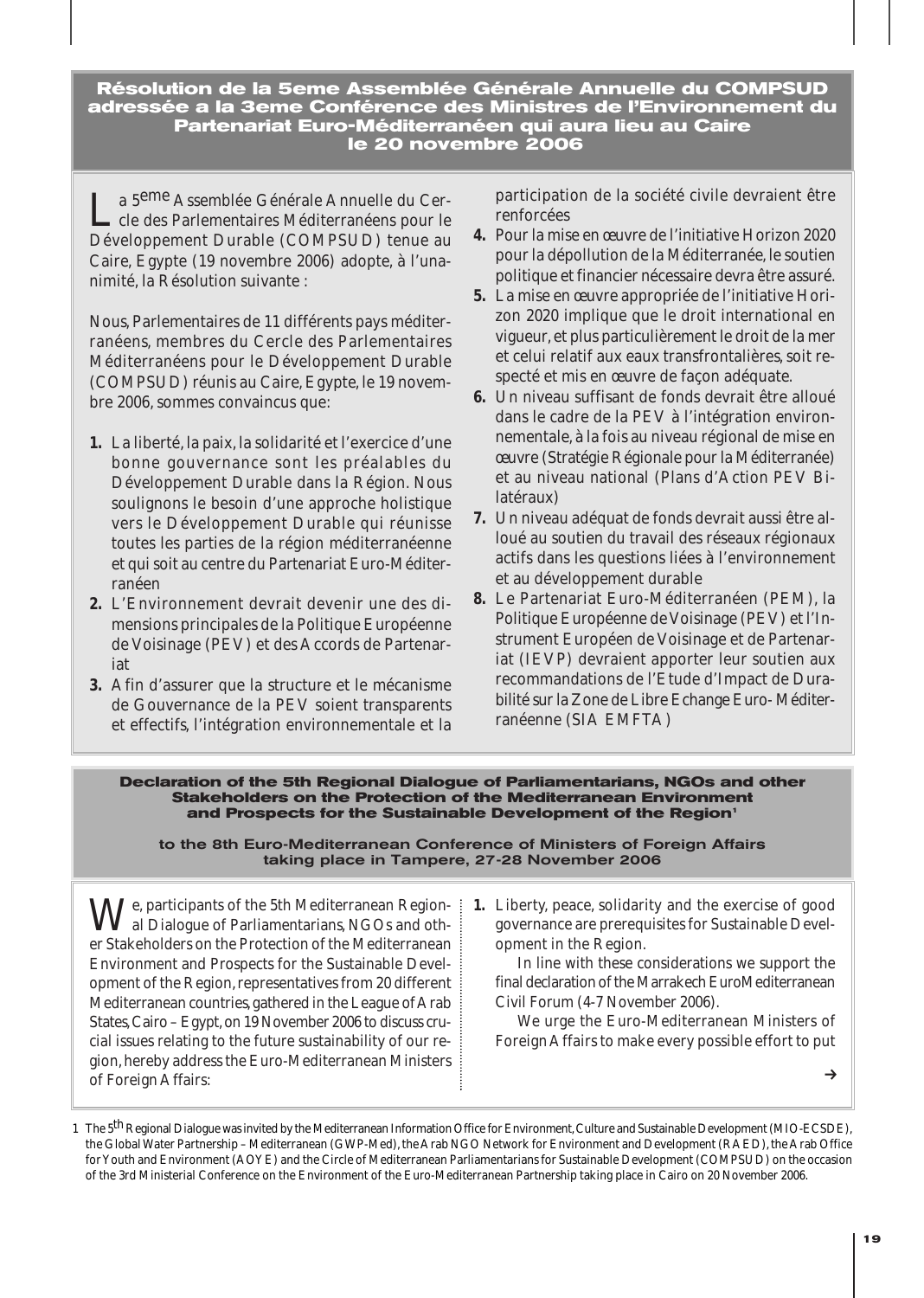an end to all acts of violence and destruction affecting human lives, the environment and the social texture in the region and particularly in the Middle East.

- **2.** The cultural diversity in the Mediterranean region should be considered as an asset closely linked with history and biodiversity. We urge the Ministers to place in the heart of the Euro-Mediterranean Partnership a holistic approach towards Sustainable Development that brings together all parts of the Mediterranean region and enhances the respect for all cultures.
- **3.** The quality of the environment in the Mediterranean is closely linked with the livelihoods of its people and their opportunities for development, particularly through tourism.We urge the Ministers to recognize environment as one of the main dimensions of the European Neighborhood Policy (ENP) and Association Agreements.
- **4.** In order to ensure that the ENP governance structure and mechanism are effective and transparent we urge the Ministers to create the necessary conditions for the integration of environmental concerns into all development policies and for meaningful civil society participation.
- **5.** For the full implementation of the Horizon 2020 initiative "to de-pollute the Mediterranean" we urge the Ministers to grant their full political support and secure adequate financial means.
- **6.** The implementation of Horizon 2020 cannot be effective if important previously agreed legislative frameworks concerning the protection of the environment are not observed.

Therefore we urge the Ministers to work for the increase of the capacities of the countries and of the Secretariats of the relevant Conventions in order to ratify, better implement and, respectively, monitor International Law with particular emphasis to the Law of the Sea, legislation on transboundary waters, as well as the Barcelona Convention and its Protocols.

**7.** The European Neighborhood and Partnership Instrument (ENPI) is expected to support important initiatives in the Region. However there is no clear provision for environmental work.

We urge the Ministers to earmark a sufficient level of funding within the ENPI for environmental integration both at regional level of implementation (Regional Strategy for the Mediterranean) and at the national level (National Action Plans).

**8.** The improvement of environmental governance and the promotion of awareness on the environment in the Mediterranean is largely due to the effective work of regional networks.

Therefore, we urge the Ministers to allocate an adequate level of funding to support the work of regional networks active in environmental and sustainable development issues.

**9.** The establishment of a Euro-Mediterranean Free Trade Area (EMFTA) is an integral part of the overall EMP approach. However, recent findings of the Sustainability Impact Assessment (SIA) indicate potential unfavorable consequences for the people and the countries of the region.

We urge the Ministers to secure that the Euro-Mediterranean Partnership (EMP), the European Neighborhood Policy (ENP) and the European Neighborhood and Partnership Instrument (ENPI) be fully supportive of the relevant recommendations of the Sustainability Impact Assessment of the Euro-Mediterranean Free Trade Area (SIA EMFTA).

#### **Déclaration** du

**5eme Dialogue Régional des Parlementaires , ONG et autres Parties Prenantes sur la Protection de l'Environnement Méditerranéen et les Perspectives de Développement Durable dans la Région'** 

adressée à la **8eme Conférence Euro-Méditerranéenne des Ministres des Affaires Etrangères** ayant lieu à Tampere le 27-28 Novembre 2006

Nous, les participants aux 5<sup>eme</sup> Dialogue Régional des Parlementaires, ONG et autres Parties Prenantes sur la protection de l'Environnement Méditerranéen et Perspectives des Développement Durable dans la Région, représentants de 20 pays Méditerranéens differents, réunis à la Ligue des Etats Arabes, au Caire – Egypte, le 19 Novembre 2006 pour discuter des ques-

tions cruciales relatives à la durabilité future de notre région, nous nous adressons ainsi aux Ministres Euro-Méditerranéens des Affaires Etrangères:

**1.** La liberté, la paix, la solidarité et l'exercice d'une bonne gouvernance sont les préalables du Développement Durable dans la Région.

<sup>1</sup> Le 5<sup>eme</sup> Dialogue Régional a été organisé par le Bureau Méditerranéen d'Information pour l'Environnement, la Culture et le Développement Durable (MIO-ECSDE), le Global Water Partnership-Mediterranean (GWP-Med), le Réseaux Arabe d'ONG pour l'Environnement et le Développement (RAED), le Arab Office for Youth and Environment (AOYE) et le Cercle des Parlementaires Méditerranéens pour le Développement Durable (COMPSUD) à l'occasion de la 3<sup>ème</sup> Conférence Ministérielle pour l'Environnement du Partenariat Euro-Méditerranéen ayant lieu au Caire le 20 novembre 2006.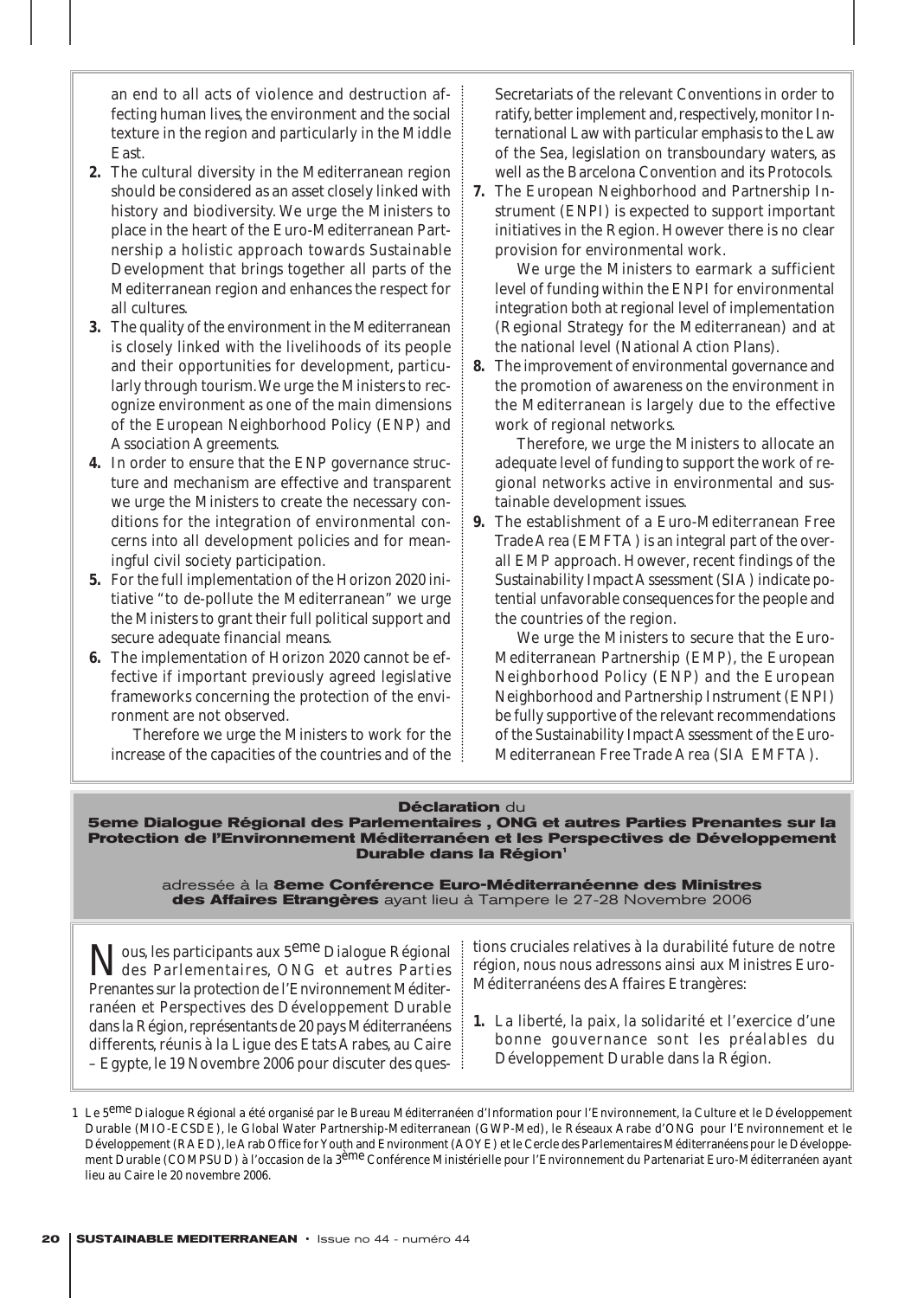En ligne avec ces considérations nous appuyons la déclaration finale du Forum Civil Euro-Méditerranéen de Marrakech (4-7 novembre 2006).

Nous encourageons les Ministres Euro-Méditerranéens des Affaires Etrangères à faire le possible pour mettre fin à tous les actes de violence et de destruction qui frappent la vie des humaines, l'environnement et la texture sociale dans la région et particulièrement dans le Moyen Orient.

- **2.** La diversité culturelle de la région Méditerranéenne devrait être considérée comme un avantage strictement lié à son histoire et biodiversité. Nous encourageons les Ministres à placer au centre du Partenariat Euro-Méditerranéen une approche holistique vers le Développement Durable qui réunisse toutes les parties de la région Méditerranéenne et renforce le respect pour toutes les cultures.
- **3.** La qualité de l'environnement en Méditerranée est étroitement unie aux moyens d'existence de ses gens et à leurs opportunités de développement, particulièrement à travers le tourisme. Nous encourageons les Ministres à reconnaître l'environnement comme une des dimensions principales de la Politique Européenne de Voisinage (PEV) et des Accords de Partenariat.
- **4.** Afin d'assurer que la structure et le mécanisme de Gouvernance de la PEV soient effectifs et transparents, nous encourageons les Ministres à créer les conditions nécessaires à l'intégration des préoccupations environnementales dans toutes les politiques de développement et à une participation significative de la société civile.
- **5.** Pour une mise en œuvre complète de l'initiative Horizon 2020 «pour la dépollution de la Méditerranée» nous encourageons les Ministres à garantir leur plein soutien politique et à assurer les moyens financiers nécessaires.
- **6.** La mise en œuvre de l'initiative Horizon 2020 ne peut pas être effective si les cadres législatifs en vigueur relatifs à la protection de l'environnement ne sont pas observés.

Par conséquent, nous encourageons les Ministres

à travailler pour augmenter les capacités des pays et des Secrétariats des Conventions relevantes afin de ratifier, mettre en ouvre d'une façons plus efficace et, respectivement, surveiller le droit international, et plus particulièrement le Droit de la Mer et celui relatif aux eaux transfrontalières, ainsi que la Convention de Barcelone et ses Protocoles.

**7.** On s'attend que La Politique Européenne de Voisinage (PEV) et l'Instrument Européen de Voisinage et de Partenariat (IEVP) soutiendront des importantes initiatives dans la Région. Cependant, il n'y a pas des dispositions claires pour le travail environnemental.

Nous encourageons les Ministres à allouer un niveau suffisant de fonds dans le cadre du IEVP à l'intégration environnementale, à la fois au niveau régional (Stratégie Régionale pour la Méditerranée) et au niveau national (Plans d'Action PEV Bilatéraux) de mise en œuvre.

**8.** L'amélioration de la gouvernance environnementale et la promotion de la sensibilisation à l'environnement en Méditerranée sont largement dues au travail effectif des réseaux régionaux.

Par conséquent, nous encourageons les Ministres à allouer un niveau adéquat de fonds au soutien du travail des réseaux régionaux actifs dans les questions liées à l'environnement et au développement durable.

**9.** La création d'une Zone Euro-Méditerranéenne de Libre Echange (EMFTA) est une partie intégrante de l'approche du PEM. Cependant, les résultats récents de l'Etude d'Impact de Durabilité (SIA) indiquent des conséquences potentielles défavorables pour les gens et les pays de la région.

Nous encourageons les Ministres à assurer que le Partenariat Euro-Méditerranéen (PEM), la Politique Européenne de Voisinage (PEV) et l'Instrument Européen de Voisinage et de Partenariat (IEVP) soutiennent les recommandations relevantes de l'Etude d'Impact de Durabilité sur la Zone de Libre Echange Euro- Méditerranéenne (SIA EMFTA).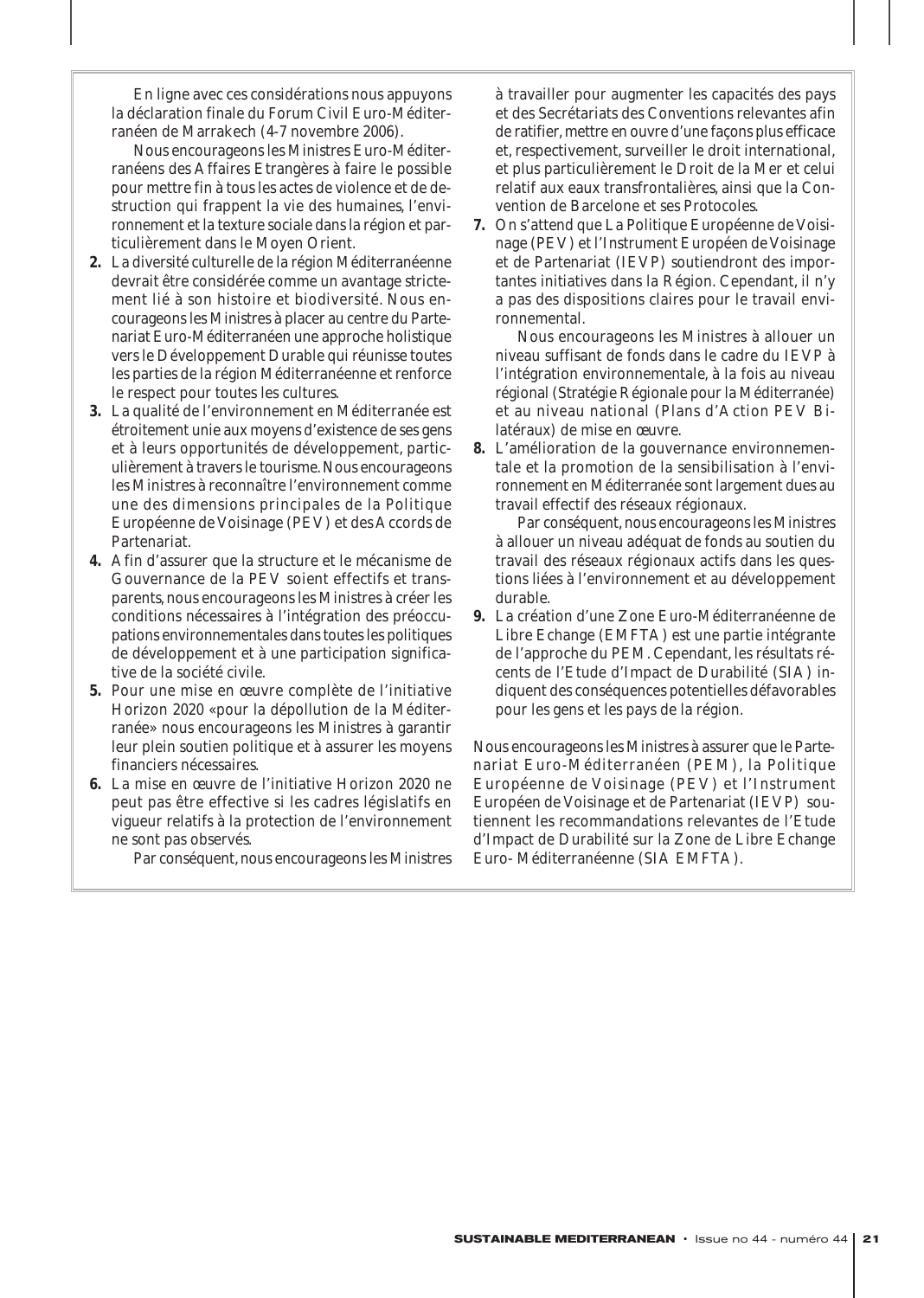# **MISCELLANEOUS MEDITERRANEAN NEWS**

## **THE 11th AGM OF MIO-ESCDE**

36 member NGOs from 17 countries participated<br>in the 11<sup>th</sup> AGM of MIO-ECSDE that took place in Cairo on the 18<sup>th</sup> of November 2006. The meeting approved the various reports presented and the proposed work programme for 2007.

The following representatives of the member NGOs were elected on the MIO-ECSDE Executive Bureau:

| <b>Chairman:</b>    | Prof. M. Scoullos (Greece) |
|---------------------|----------------------------|
| <b>Co-Chairman:</b> | Dr. Emad Adly (RAED)       |

**Members** (in alphabetical order):

Mr. Z. Alawneh Jordan Mr. M. Alves Portugal Mr. G. Arapis Elliniki Etairia Mr. V. Attard Malta Mr. RN Bendaoud Algeria Ms. P. Bonelli Italy Mr. G. Cingal EEB Mr. M. Ermis Turkey



| Mr. M. Ftouhi     | N            |
|-------------------|--------------|
| Mr. J-V Geronimi  | F            |
| Mr. M. Ghandour   | L            |
| Mr. A. Juarez     | $\mathbf{S}$ |
| Prof. Y. Nouri    | Tì           |
| Mr. A. Rabi       | P            |
| Ms. A. Theodosiou | C            |
| Mr. M. Vogrin     | S            |

# Morocco 'rance ebanon. nain. **dere**<br>Tunisia 'alestine *v*prus lovenia

#### **MEDITERRANEAN FOOD EDUCATIONAL PROJECT**

On 1-2 December 2006 the meeting of the partners<br>of the "Mediterranean Food Educational Project" took place at MIO-ECSDE offices in Athens.The meeting had objectives on the one hand to discuss the developments of the project, including timetable, activities, logistics, partners' tasks, etc. and on the other, to elaborate the draft material on "Mediterranean food" regarding its objectives, content, structure, pedagogical methodology, etc.The overall project is an Anna Lindh Foundation (ALF) funded project. It was approved by

its first Call for proposals (February 2006) under the Thematic Priority: EuroMed Schools Programme. The partner organizations involved are: AOYE –EGYPT, Legambiente – ITALY, LHAP- JORDAN, CMEPE –MOROCCO, ETNIA- PORTUGAL, APNEK-TUNISIA and MIO-ESCDE as the leader & coordinator.

Read more at:*http://www.mio-ecsde.org/article.php?story=20061212045835354*.

#### **"KEEP THE MEDITERRANEAN LITTER-FREE" CAMPAIGN**

MIO-ECSDE, HELMEPA and Clean-up Greece<br>with the support of UNEP/MAP have launched the "Keep the Mediterra nean Litter-free Campaign" to raise public awareness on the causes and impacts of the pollution of the sea from solid waste. In the framework of this campaign a useful and attractive brochure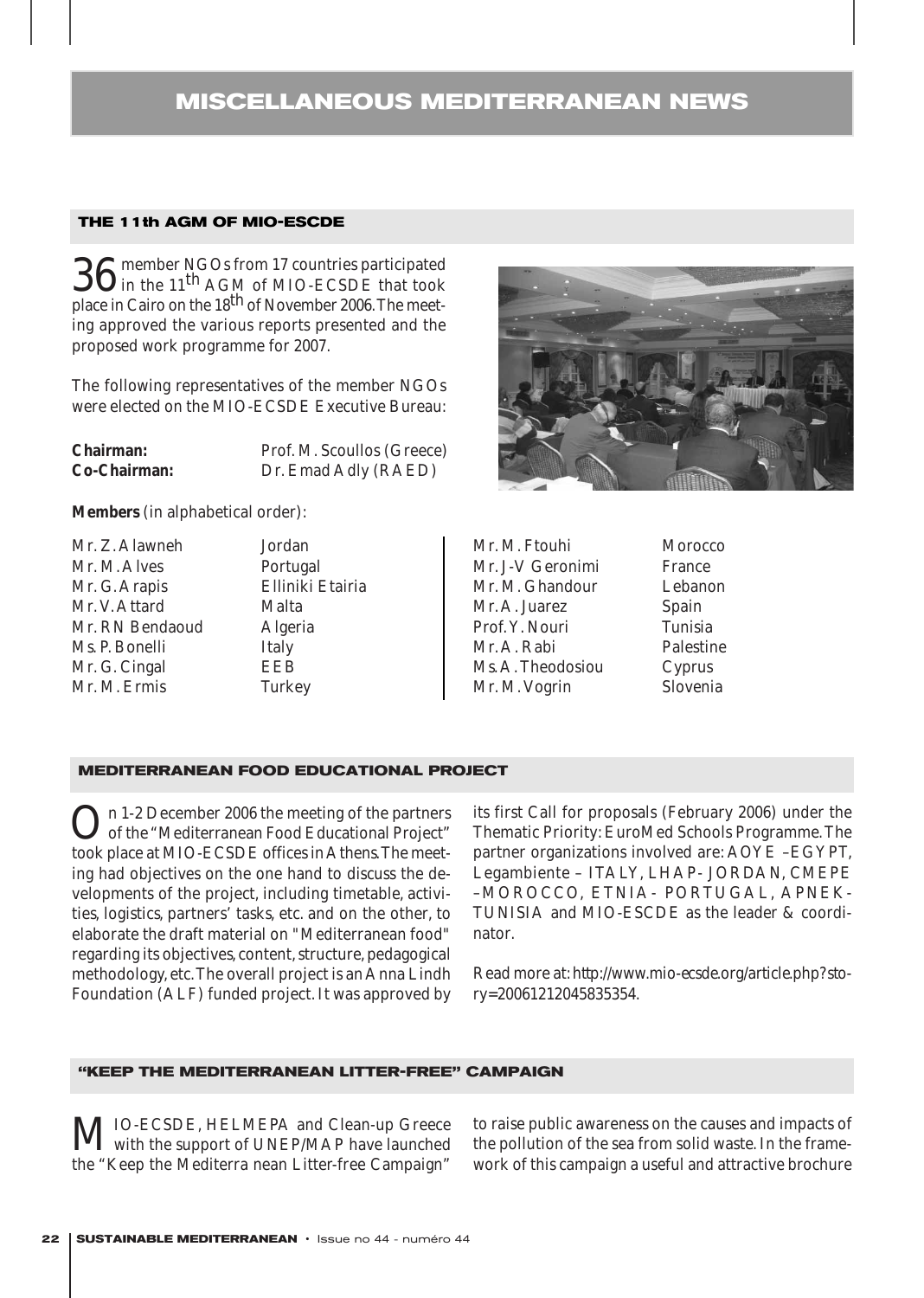

has been produced presenting not only the various causes and impacts of marine litter but also highlighting the role and responsibilities of all actors concerned including the public at large, in protecting the coastal and marine environment from solid waste.

The brochure has been produced in Arabic, English, French and Greek and is now available on the MIO-ECSDE site.

If you wish to obtain hard copies of the brochure please contact the MIO-ECSDE Secretariat (info@mio-ecsde.org <mailto:info@mio-ecsde.org>)

# **OUTCOMES OF THE MARRAKECH EUROMED CIVIL FORUM**

(4-7 NOVEMBER 2006)

 $\mathbf M$ ore than four hundred representatives of civil so-<br>ciety stakeholders (Euro-Mediterranean networks, international NGOs, local platforms, research centres, etc.) from thirty eight countries have successfully faced the challenge of holding the first Civil Forum in the South.Thanks to the support of the Finnish Presidency, the European Commission, and the help of France and Austria, as well as the favourable reception by Moroccan authorities, this first Civil Forum to be held in an Arab country allowed independent civil society (through the Euromed Non-Governmental Platform) to demonstrate (again) its capacity to take its full place in building a shared future.

Held in a particularly difficult context, notably the deteriorating situation in the Middle East, the growing intolerance and incomprehension between the two shores and the deepening of scepticism accompanying the Barcelona Process after more than ten years of its launching, the Civil Forum evolved around four priorities:

- The responsibility of civil society stakeholders in peace building,
- Migration and stakeholders' mobility,
- Democratic reforms, defence and promotion of human rights (including gender equality),

• Sustainable Development and citizens' participation.

The Civil Forum's preparatory process (local consultations, thematic debates, and specific works of regional networks) facilitated, in conformity with the process that has been consecrated, the exchanges and debates during the three days of deliberation.

The organizers' expressed intention to make these works useful and efficient (through concrete propositions for each one of the priority themes) was met by the determination of participants to bring about their contribution and be full actors in this Forum. The adoption of the *Declaration* (see http://www.euromedplatform.org/) as a result of a vivid discussion, reflects civil society stakeholders' capacity to reach shared statements and common resolutions that do not blur their differences – even divergences – but consolidate their unshakable will to act together.

Overall, and as underlined by many participants, this Civil Forum, beyond the shortcomings and doubts about the future of the Partnership or the real "space" it makes for civil society within it, has been a successful one.